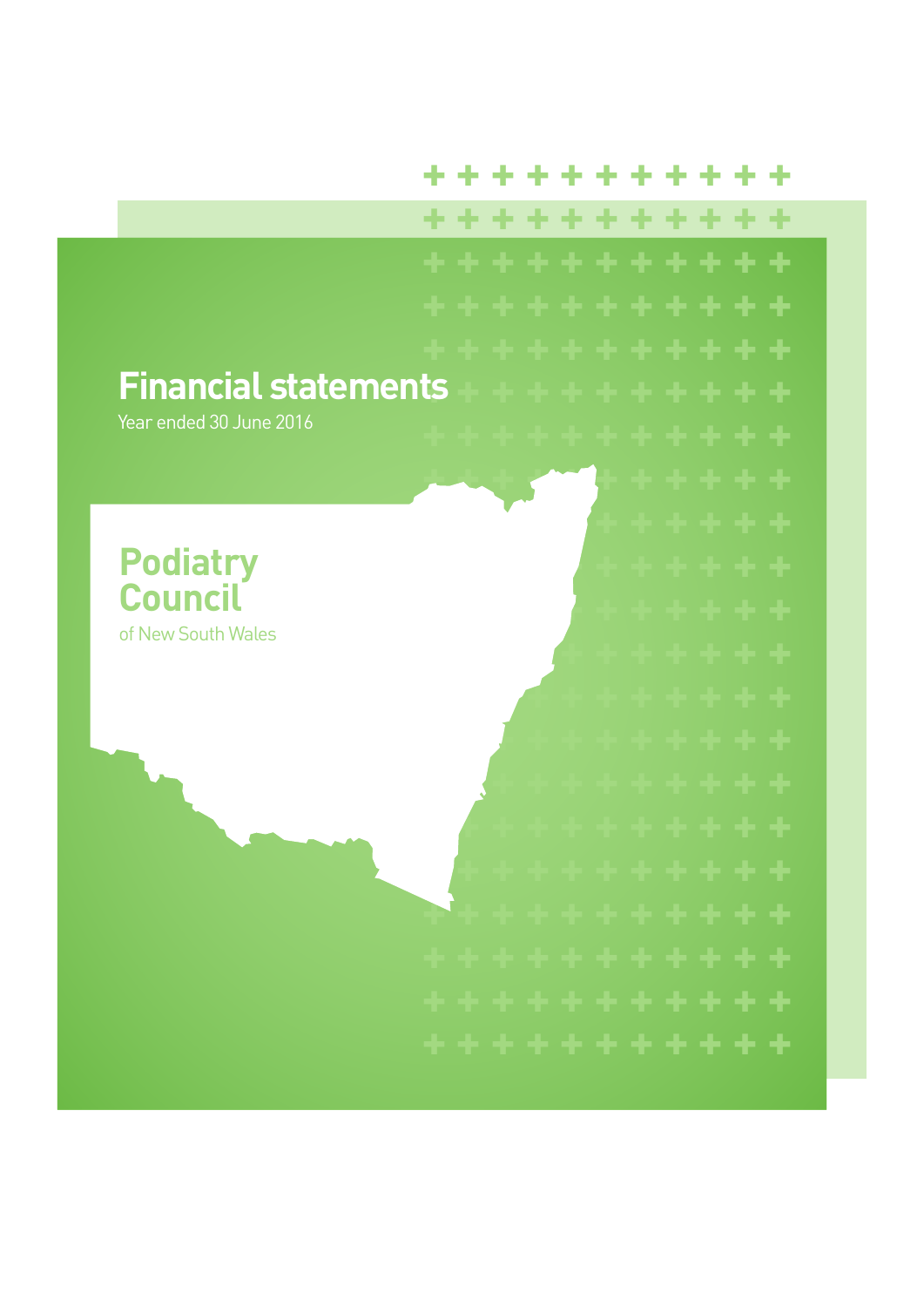

# **Statement by members of the Council**

## **YEAR ENDED 30 JUNE 2016**

Pursuant to s 41C(1B) *Public Finance and Audit Act 1983*, and in accordance with the resolution of the members of the Podiatry Council of New South Wales, we declare on behalf of the Council that in our opinion:

- 1.The accompanying financial statements exhibit a true and fair view of the financial position of the Podiatry Council of New South Wales as at 30 June 2016 and financial performance for the year then ended.
- 2.The financial statements have been prepared in accordance with the provisions of Australian Accounting Standards, Accounting interpretations, the *Public Finance and Audit Act 1983*, the *Public Finance and Audit Regulation 2015*, and the Treasurer's Directions.

Further, we are not aware of any circumstances which would render any particulars included in the financial statements to be misleading or inaccurate.

<u> 25</u>7

Mr Luke Taylor **Mr Account Account Account Account Account Account Account Account Account Account Account Account** President **Deputy President** 

 $2\zeta$ 

Date: 17 October 2016 Date: 17 October 2016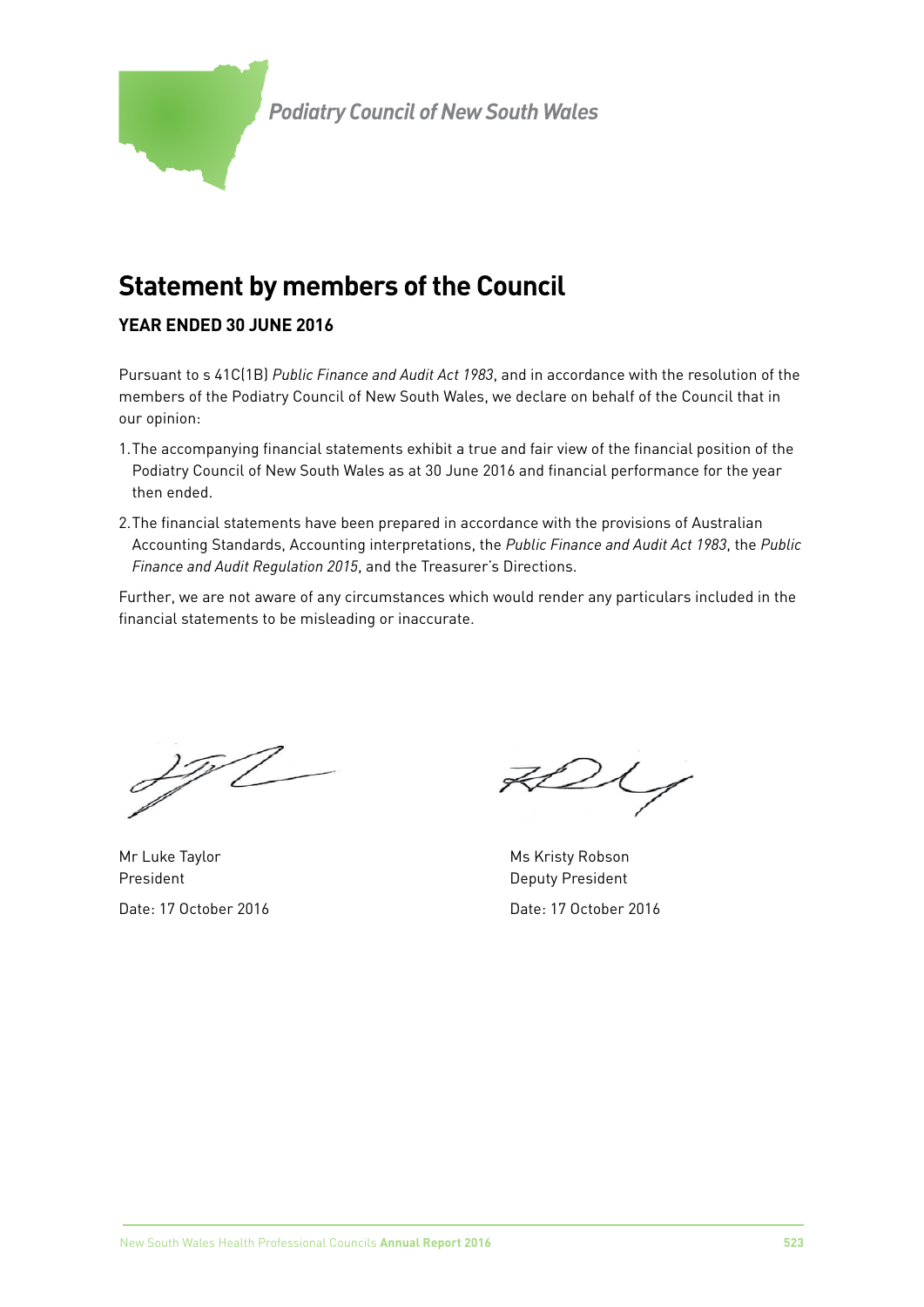

#### **INDEPENDENT AUDITOR'S REPORT**

**Podiatry Council of New South Wales** 

To Members of the New South Wales Parliament

#### Opinion

I have audited the accompanying financial report of the Podiatry Council of New South Wales (the Council), which comprises the statement of financial position as at 30 June 2016, the statement of comprehensive income, statement of changes in equity and statement of cash flows, for the year then ended, notes comprising a summary of significant accounting policies and other explanatory information.

In my opinion, the financial report:

- gives a true and fair view of the financial position of the Council as at 30 June 2016, and of its financial performance and its cash flows for the year then ended in accordance with Australian **Accounting Standards**
- are in accordance with section 41B of the Public Finance and Audit Act 1983 (PF&A Act) and the Public Finance and Audit Regulation 2015.

My opinion should be read in conjunction with the rest of this report.

#### **Basis for Opinion**

I conducted my audit in accordance with Australian Auditing Standards. My responsibilities under those standards are further described in the Auditor's Responsibilities for the Audit of the Financial Report section of my report.

I am independent of the Council in accordance with the auditor independence requirements of:

- Australian Auditing Standards
- ethical requirements of the Accounting Professional and Ethical Standards Board's APES 110 'Code of Ethics for Professional Accountants' (the Code).

I have also fulfilled my other ethical responsibilities in accordance with the Code.

The PF&A Act further promotes independence by ensuring the Auditor-General and the Audit Office of New South Wales are not compromised in their roles by:

- providing that only Parliament, and not the executive government, can remove an Auditor-General
- mandating the Auditor-General as auditor of public sector agencies, but precluding the provision of non-audit services.

I believe the audit evidence I have obtained is sufficient and appropriate to provide a basis for my audit opinion.

Level 15.1 Margaret Street, Sydney NSW 2000 | GPO Box 12, Sydney NSW 2001 | t 02 9275 7101 | f 02 9275 7179 | e mail@audit.nsw.gov.au | audit.nsw.gov.au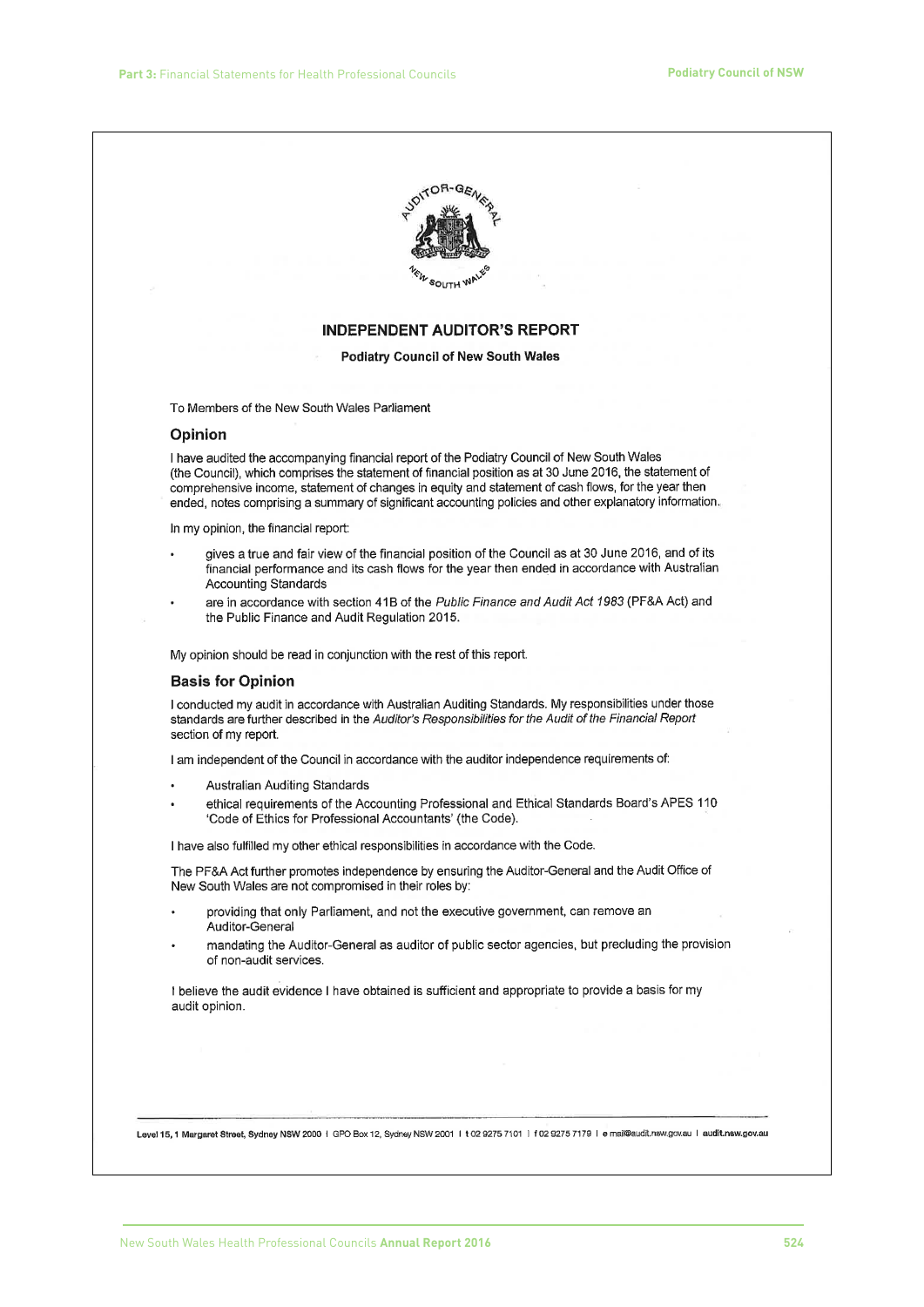#### **Other Information**

The members of the Council are responsible for the Other Information, which comprises the information in the Council's annual report for the year ended 30 June 2016, other than the financial report and my Independent Auditor's Report thereon.

My opinion on the financial report does not cover the Other Information. Accordingly, I do not express any form of assurance conclusion on the Other Information. However, I must read the Other Information and consider whether it is materially inconsistent with the financial report, the knowledge I obtained during the audit, or otherwise appears to be materially misstated.

If, based on the work I have performed, I conclude there is a material misstatement of the Other Information, I must report that fact.

I have nothing to report in this regard.

#### The Council's Responsibility for the Financial Report

The members of the Council are responsible for preparing the financial report that gives a true and fair view in accordance with Australian Accounting Standards and the PF&A Act, and for such internal control as the members of the Council determine is necessary to enable the preparation of the financial report that gives a true and fair view and are free from material misstatement, whether due to fraud or error.

In preparing the financial report, the members of the Council must assess the Council's ability to continue as a going concern unless the Council will be dissolved by an Act of Parliament or otherwise cease operations. The assessment must include, disclosing, as applicable, matters related to going concern and using the going concern basis of accounting.

#### Auditor's Responsibility for the Audit of the Financial Report

My objectives are to:

- obtain reasonable assurance about whether the financial report as a whole is free from material misstatement, whether due to fraud or error
- issue an Independent Auditor's Report including my opinion.

Reasonable assurance is a high level of assurance, but does not quarantee an audit conducted in accordance with Australian Auditing Standards will always detect material misstatements. Misstatements can arise from fraud or error. Misstatements are considered material if, individually or in aggregate, they could reasonably be expected to influence the economic decisions users take based on the financial report.

A further description of my responsibilities for the audit of the financial report is located at the Auditing and Assurance Standards Board website at: http://www.auasb.gov.au/Home.aspx. The description forms part of my auditor's report.

My opinion does not provide assurance:

- that the Council carried out its activities effectively, efficiently and economically
- about the security and controls over the electronic publication of the audited financial report on any website where they may be presented.

Mzanic

Peter Barnes Director, Financial Audit Services

20 October 2016 SYDNEY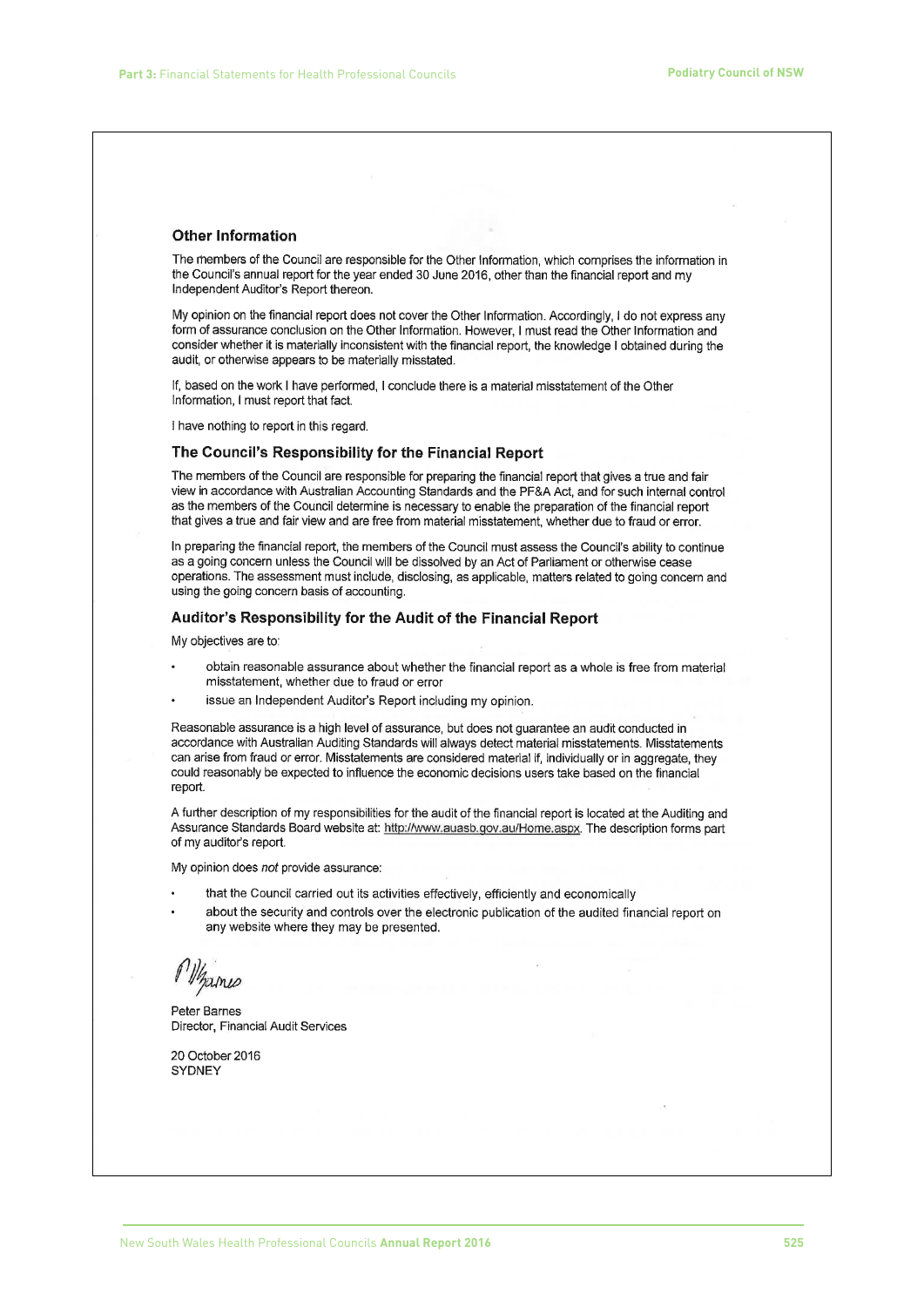### **Statement of Comprehensive Income for the year ended 30 June 2016**

|                                        |              | 2016       | 2015       |
|----------------------------------------|--------------|------------|------------|
|                                        | <b>Notes</b> | \$         | \$         |
| <b>EXPENSES EXCLUDING LOSSES</b>       |              |            |            |
| Operating expenses                     |              |            |            |
| Personnel services                     | 2(a)         | (98, 252)  | (80, 740)  |
| Other operating expenses               | 2(b)         | (45, 375)  | (66, 777)  |
| Depreciation and amortisation          | 2(c)         | (4,628)    | (2, 190)   |
| Finance costs                          | 2(d)         | (61)       | (90)       |
| Other expenses                         | 2(e)         | (29, 118)  | (25, 515)  |
| <b>Total Expenses Excluding Losses</b> |              | (177, 434) | (175, 312) |
| <b>REVENUE</b>                         |              |            |            |
| Registration fees                      |              | 258,403    | 220,255    |
| Interest revenue                       | 5(a)         | 7,840      | 8,286      |
| Other revenue                          | 5(b)         | 42         | 316        |
| <b>Total Revenue</b>                   |              | 266,285    | 228,857    |
| Gain/(Loss) on disposal                | 6            | 82         | (495)      |
| <b>Net Result</b>                      |              | 88,933     | 53,050     |
| Other comprehensive income             |              |            |            |
| <b>Total Comprehensive Income</b>      |              | 88,933     | 53,050     |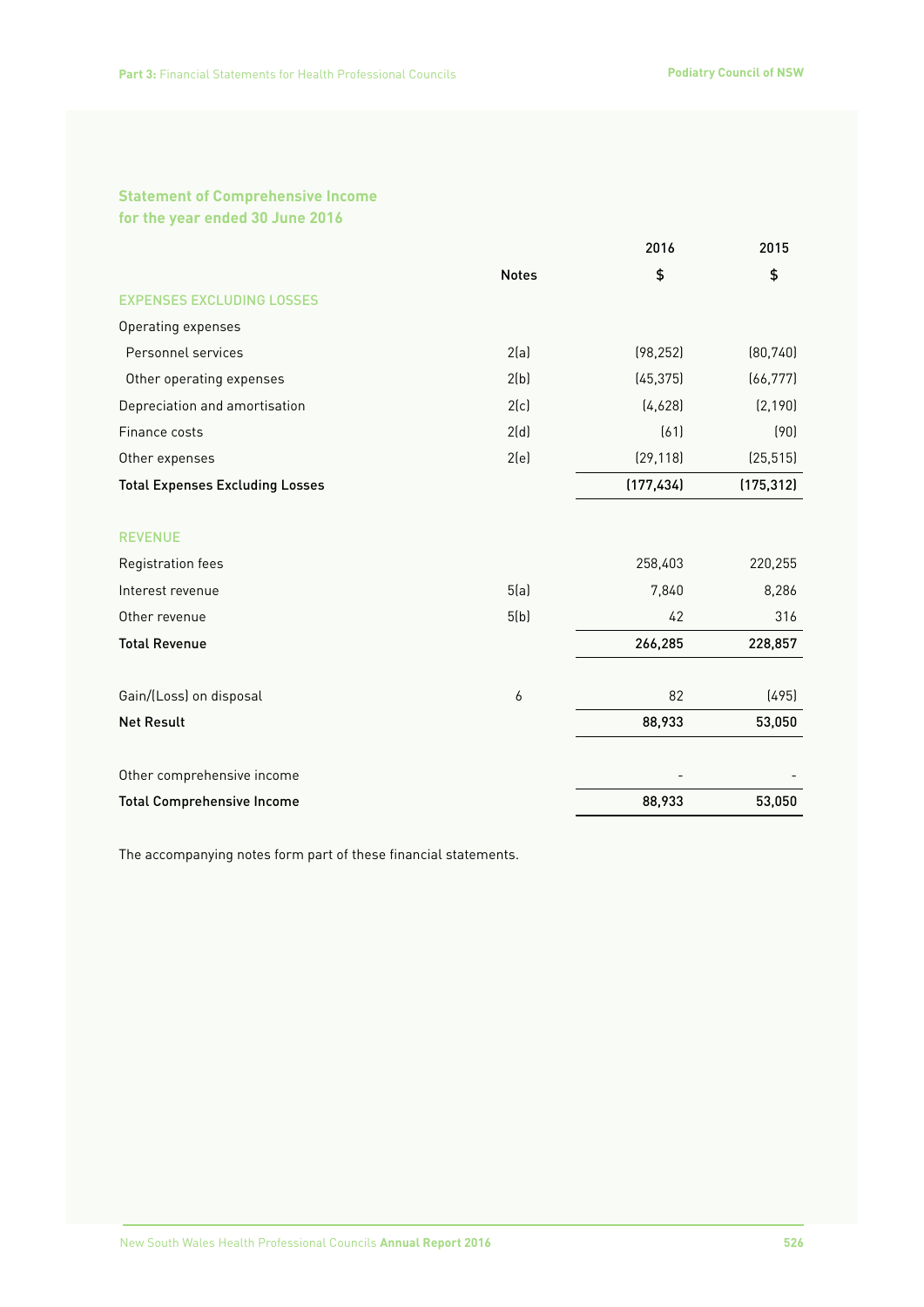### **Statement of Financial Position as at 30 June 2016**

|                                      |              | 2016    | 2015    |
|--------------------------------------|--------------|---------|---------|
|                                      | <b>Notes</b> | \$      | \$      |
| <b>ASSETS</b>                        |              |         |         |
| <b>Current Assets</b>                |              |         |         |
| Cash and cash equivalents            | 7            | 398,883 | 282,797 |
| Receivables                          | 8            | 12,339  | 3,279   |
| <b>Total Current Assets</b>          |              | 411,222 | 286,076 |
| <b>Non-Current Assets</b>            |              |         |         |
| Plant and equipment                  | 9            |         |         |
| Leasehold improvements               |              | 1,259   | 4,197   |
| Motor vehicles                       |              | 212     | 12      |
| Furniture and fittings               |              | 124     | 153     |
| Office equipment                     |              | 389     | 870     |
| Total Plant and equipment            |              | 1,984   | 5,232   |
| Intangible assets                    | 10           | 1,865   | 2,588   |
| <b>Total Non-Current Assets</b>      |              | 3,849   | 7,820   |
| <b>Total Assets</b>                  |              | 415,071 | 293,896 |
| <b>LIABILITIES</b>                   |              |         |         |
| <b>Current Liabilities</b>           |              |         |         |
| Payables                             | 11           | 62,125  | 48,675  |
| Fees in advance                      | 12           | 112,935 | 94,041  |
| Provisions                           | 13           | 6,606   |         |
| <b>Total Current Liabilities</b>     |              | 181,666 | 142,716 |
| <b>Non-Current Liabilities</b>       |              |         |         |
| Provisions                           | 13           |         | 6,708   |
| <b>Total Non-Current Liabilities</b> |              |         | 6,708   |
| <b>Total Liabilities</b>             |              | 181,666 | 149,424 |
| <b>Net Assets</b>                    |              | 233,405 | 144,472 |
| <b>EQUITY</b>                        |              |         |         |
| Accumulated funds                    |              | 233,405 | 144,472 |
| <b>Total Equity</b>                  |              | 233,405 | 144,472 |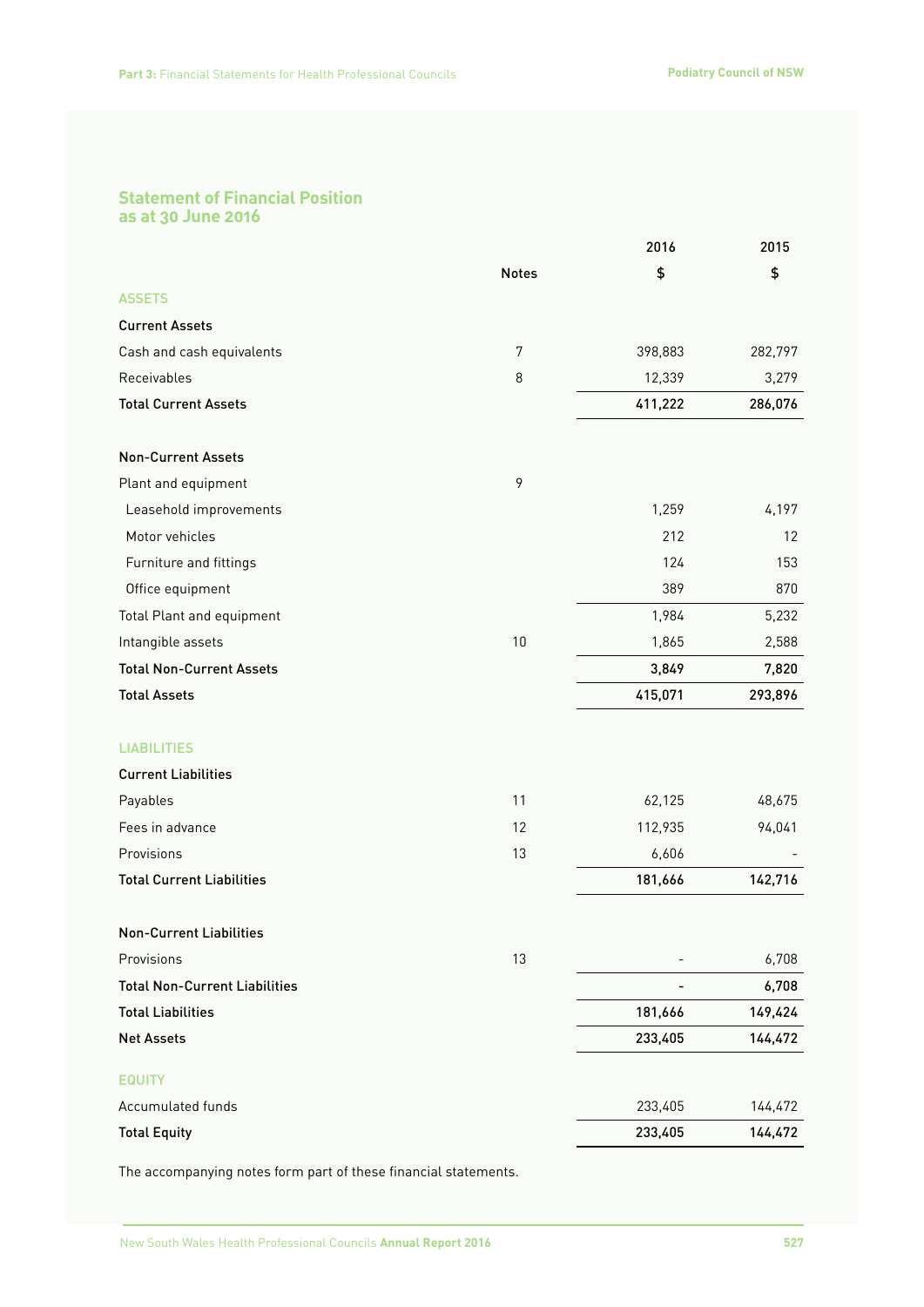### **Statement of Changes in Equity for the year ended 30 June 2016**

|                         | Accumulated<br><b>Funds</b> |
|-------------------------|-----------------------------|
|                         | \$<br><b>Notes</b>          |
| Balance at 1 July 2015  | 144,472                     |
| Net Result for the Year | 88,933                      |
| Balance at 30 June 2016 | 233,405                     |
|                         |                             |
| Balance at 1 July 2014  | 91,422                      |
| Net result for the year | 53,050                      |
| Balance at 30 June 2015 | 144,472                     |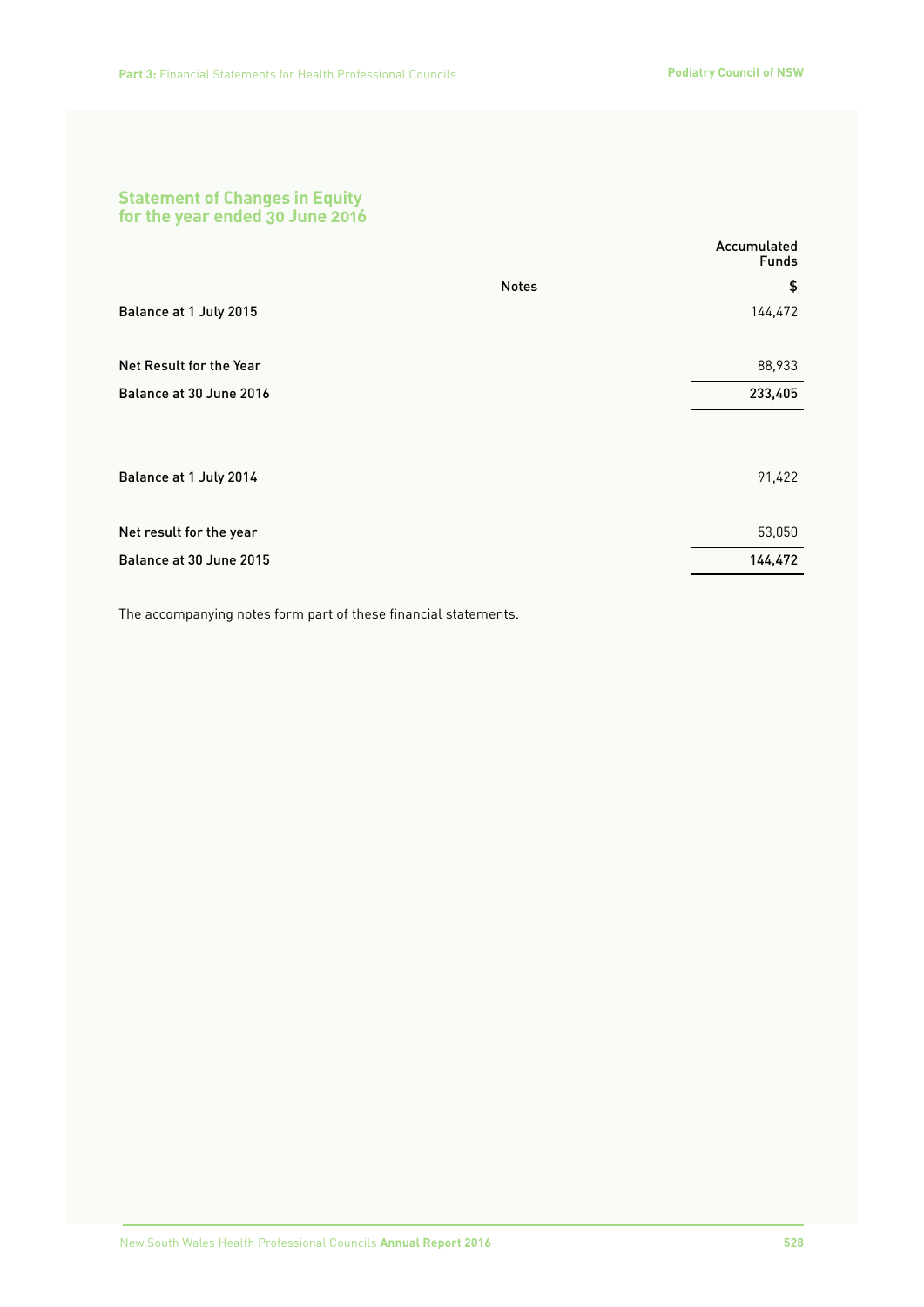### **Statement of Cash Flows for the year ended 30 June 2016**

|                                                        |              | 2016       | 2015       |
|--------------------------------------------------------|--------------|------------|------------|
|                                                        | <b>Notes</b> | \$         | \$         |
| <b>CASH FLOWS FROM OPERATING ACTIVITIES</b>            |              |            |            |
| Payments                                               |              |            |            |
| Personnel services                                     |              | [82, 296]  | (84, 029)  |
| Council fees                                           |              | (8,402)    | (7,994)    |
| Sitting fee costs                                      |              | (955)      | (45, 517)  |
| Audit fees                                             |              | (5,650)    | (5, 510)   |
| Occupancy costs                                        |              | (14, 107)  | (14, 888)  |
| Temporary labour costs                                 |              | [8, 126]   | (7,890)    |
| <b>Computer Services</b>                               |              | (8,602)    | (4, 841)   |
| <b>NCAT Fixed Costs</b>                                |              | [8,639]    | (7,020)    |
| Travel expenses                                        |              | (13, 138)  | (11, 423)  |
| Other expenses                                         |              | (10, 771)  | (6, 014)   |
| <b>Total Payments</b>                                  |              | (160, 686) | (195, 126) |
| Receipts                                               |              |            |            |
| Receipts from registration fees                        |              | 273,900    | 240,454    |
| Interest received                                      |              | 3,593      | 8,287      |
| <b>Total Receipts</b>                                  |              | 277,493    | 248,741    |
| Net Cash Flows from Operating Activities               | 17           | 116,807    | 53,615     |
| <b>CASH FLOWS FROM INVESTING ACTIVITIES</b>            |              |            |            |
| Proceeds from sale of plant and equipment              |              | 82         |            |
| Purchases of plant and equipment and intangible assets |              | (803)      | (1, 246)   |
| Net Cash Flows from Investing Activities               |              | (721)      | (1, 246)   |
| <b>CASH FLOWS FROM FINANCING ACTIVITIES</b>            |              |            |            |
| Cash Flows From Financing Activities                   |              |            |            |
| Net Cash Flows from Financing Activities               |              |            |            |
| Net Increase/(Decrease) in Cash                        |              | 116,086    | 52,369     |
| Opening cash and cash equivalents                      |              | 282,797    | 230,428    |
| <b>Closing Cash and Cash Equivalents</b>               | 7            | 398,883    | 282,797    |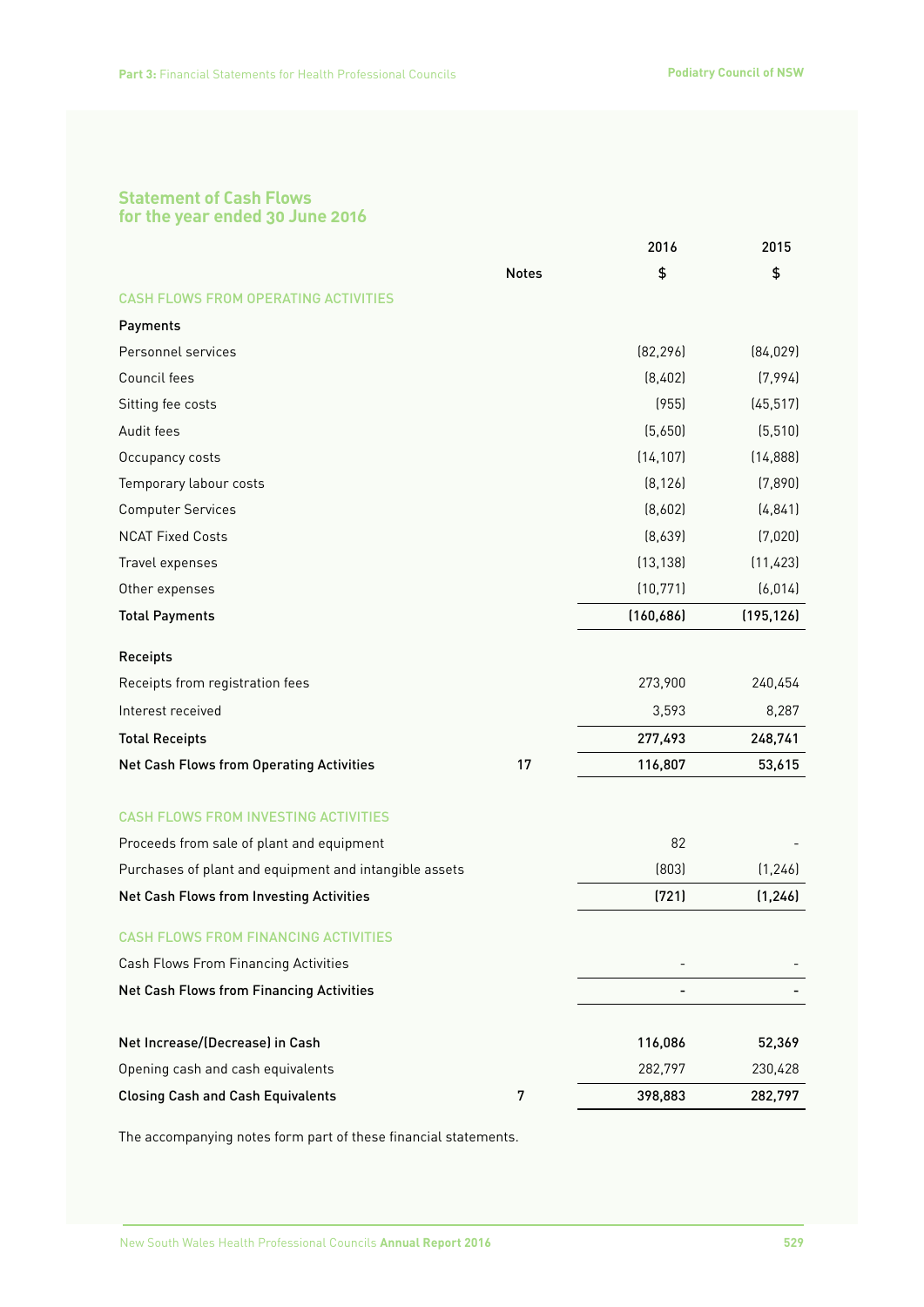### **Notes to the Financial Statements**

### **1. SUMMARY OF SIGNIFICANT ACCOUNTING POLICIES**

### **a. Reporting Entity**

The Podiatry Council of New South Wales (the Council) as a not-for-profit reporting entity with no cash generating units, performs the duties and functions contained in the *Health Practitioner Regulation National Law (NSW) No 86a* (the Law).

These financial statements for the year ended 30 June 2016 have been authorised for issue by the Council on 17 October 2016.

### **b. Basis of Preparation**

The Council has adopted the going concern basis in the preparation of the financial statements The Council's financial statements are general purpose financial statements and have been prepared in accordance with:

- applicable Australian Accounting Standards (which include Australian Accounting Interpretations), and
- the requirements of the *Public Finance and Audit Act 1983* and Regulation.

The financial statements have been prepared on the basis of historical cost.

Judgements, key assumptions and estimations management has made are disclosed in the relevant notes to the financial statements.

All amounts are rounded to the nearest dollar and are expressed in Australian currency.

### **c. Statement of Compliance**

The financial statements and notes comply with Australian Accounting Standards, which include Australian Accounting Interpretations.

### **d. Significant Accounting Judgments, Estimates and Assumptions**

The agreed cost sharing arrangements for the distribution of pooled costs between Health Professional Councils were introduced effective 1 July 2012 other than a revision to the allocation of indirect personnel services to Councils.

These indirect costs are shown as part of the Council's statement of comprehensive income under the following expense line items:

- 1. Personnel services
- 2. Rent and building expenses
- 3. Contracted labour
- 4. Depreciation and Amortisation
- 5. Postage and Communication
- 6. Printing and Stationery

### **e. Insurance**

The Council's insurance activities are conducted through the NSW Treasury Managed Fund Scheme of self-insurance for Government entities. The expense (premium) is determined by the Fund Manager based on past claim experience.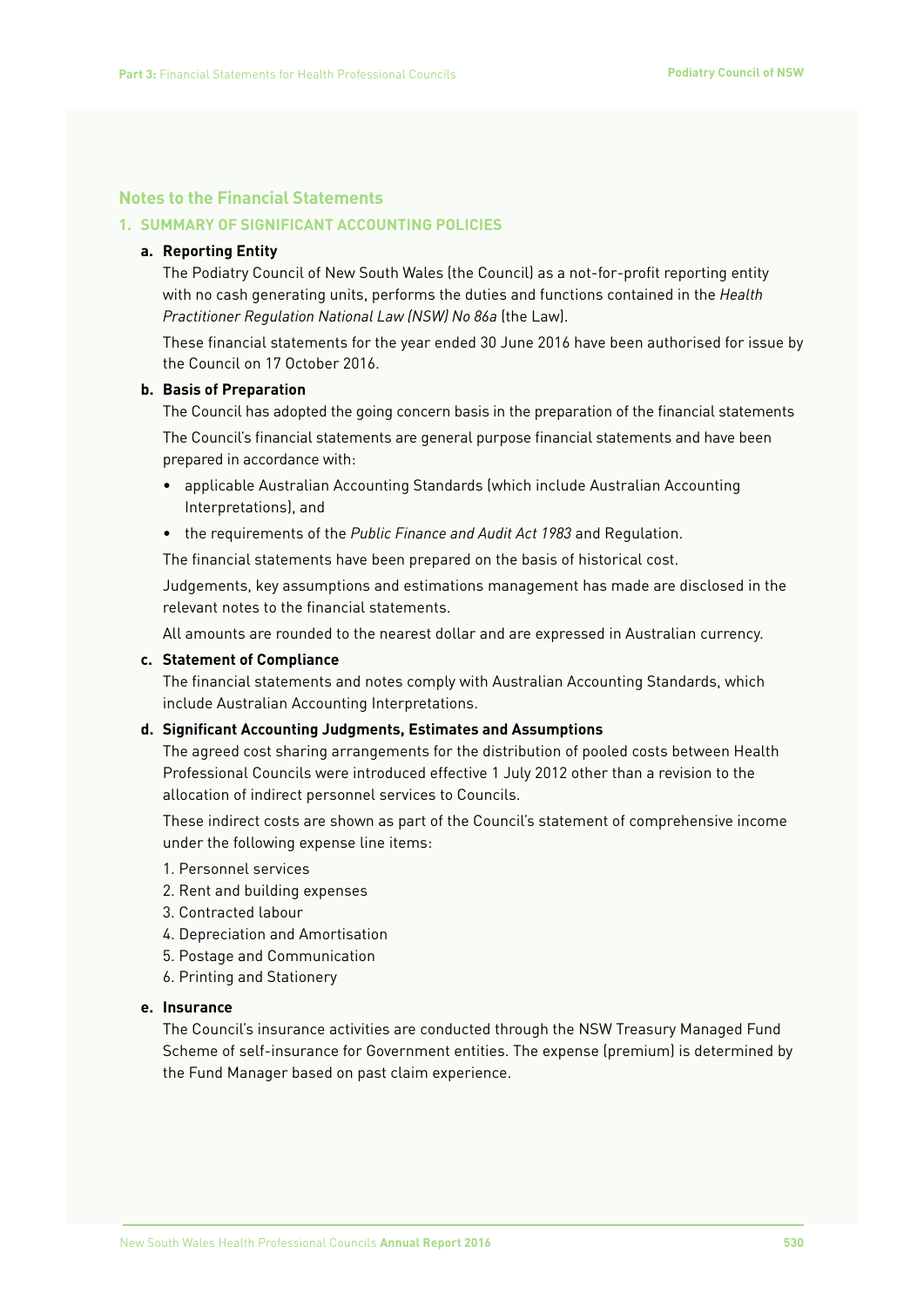### **f. Accounting for the Goods and Services Tax (GST)**

Income, expenses and assets are recognised net of the amount of GST, except that:

- the amount of GST incurred by the Council as a purchaser that is not recoverable from the Australian Taxation Office is recognised as part of the cost of acquisition of an asset or as part of an item of expense, and
- receivables and payables are stated with the amount of GST included.

Cash flows are included in the statement of cash flows on a gross basis. However, the GST components of cash flows arising from investing and financing activities which are recoverable from, or payable to, the Australian Taxation Office are classified as operating cash flows.

### **g. Income Recognition**

Income is measured at the fair value of the consideration or contribution received or receivable.

The National Registration and Accreditation Scheme for all health professionals commenced on 1 July 2010. NSW opted out of the complaint handling component of the National scheme and the health professional Councils were established in NSW effective from 1 July 2010 to manage the complaints function in a co-regulatory arrangement with the NSW Health Care Complaints Commission (HCCC).

Under s 26A of the Law, the complaints element of the registration fees payable by NSW health practitioners was decided by the Council established for that profession subject to approval by the Minister for Health.

The Council, under the Law, receives fees on a monthly basis from the Australian Health Practitioner Regulation Agency (AHPRA) being the agreed NSW complaints element for the 2016 registration fee.

Fees are progressively recognised as income by the Council as the annual registration period elapses. Fees in advance represent unearned income at balance date.

#### **h. Personnel Services**

In accordance with an agreed Memorandum of Understanding, the Ministry of Health (MOH) being the employer charges the Council for personnel services relating to the provision of all employees. Staff costs are shown in the Statement of Comprehensive Income as personnel services in the financial statements of the Council. Amounts owing for personnel services in the Statement of Financial Position represent amounts payable to the MOH in respect of personnel services.

#### **i. Interest Revenue**

Interest revenue is recognised using the effective interest method as set out in AASB 139 *Financial Instruments: Recognition and Measurement*.

### **j. Education and Research**

The Council is responsible for the administration of the Education and Research account. The Minister for Health may determine that a set amount of funds out of the fees received to be transferred to the Education and Research account.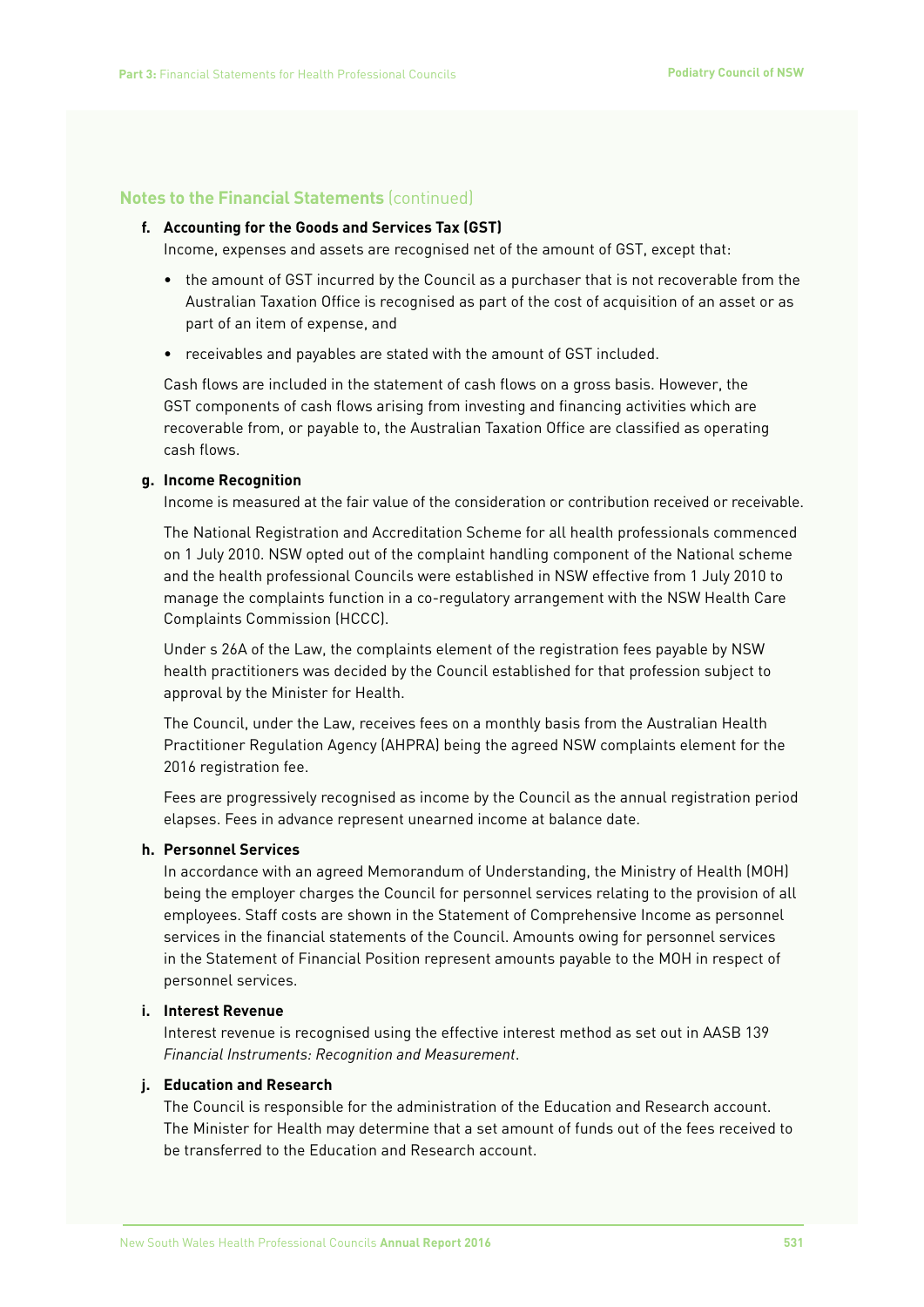### **k. Assets**

### *i. Acquisition of Assets*

The cost method of accounting is used for the initial recording of all acquisitions of assets controlled by the Council. Cost is the amount of cash or cash equivalents paid or the fair value of the other consideration given to acquire the asset at the time of its acquisition or construction or, where applicable, the amount attributed to that asset when initially recognised in accordance with the requirements of other Australian Accounting Standards

Fair value is the price that would be received to sell an asset or paid to transfer a liability in an orderly transaction between market participants at the measurement date.

Where payment for an item is deferred beyond normal credit terms, its cost is the cash price equivalent, i.e. the deferred payment amount is effectively discounted at an asset-specific rate

#### *ii. Capitalisation Thresholds*

The Health Professional Councils Authority (HPCA) acquires all assets on behalf of the Council. Shared use assets that cost over \$5,000 at the time of purchase by the HPCA are capitalised. These capitalised shared use assets are then allocated to the Council using an appropriate allocation method.

#### *iii. Impairment of Plant and Equipment*

As a not-for-profit entity with no cash generating units, AASB 136 Impairment of Assets effectively is not applicable. AASB 136 modifies the recoverable amount test to the higher of fair value less costs to sell and depreciated replacement cost. This means that, where an asset is already measured at fair value, impairment can only arise if selling costs are material. Selling costs for the entity are regarded as immaterial.

#### *iv. Depreciation of Plant, Equipment and Leasehold Improvements*

Depreciation and amortisation is provided for on a straight-line basis for all depreciable assets so as to write off the amounts of each asset as it is consumed over its useful life to the Council.

Depreciation and amortisation methods, useful lives and residual values are reviewed at each reporting date and adjusted if appropriate.

Depreciation rates used are as follows:

|                        | 2015/16         | 2014/15       |
|------------------------|-----------------|---------------|
| Plant and equipment    | 25%             | $20\% - 25\%$ |
| Furniture and fittings | <b>20%</b>      | $16\% - 20\%$ |
| Motor vehicles         | 25%             | $25\% - 29\%$ |
| Leasehold improvements | 17.02% - 27.86% | 17% - 27.8%   |

### *v. Fair Value of Plant and Equipment*

There has been no revaluation on any of the Council's plant and equipment as they are non-specialised assets. Non-specialised assets with short useful lives are measured at depreciated historical cost as a surrogate for fair value.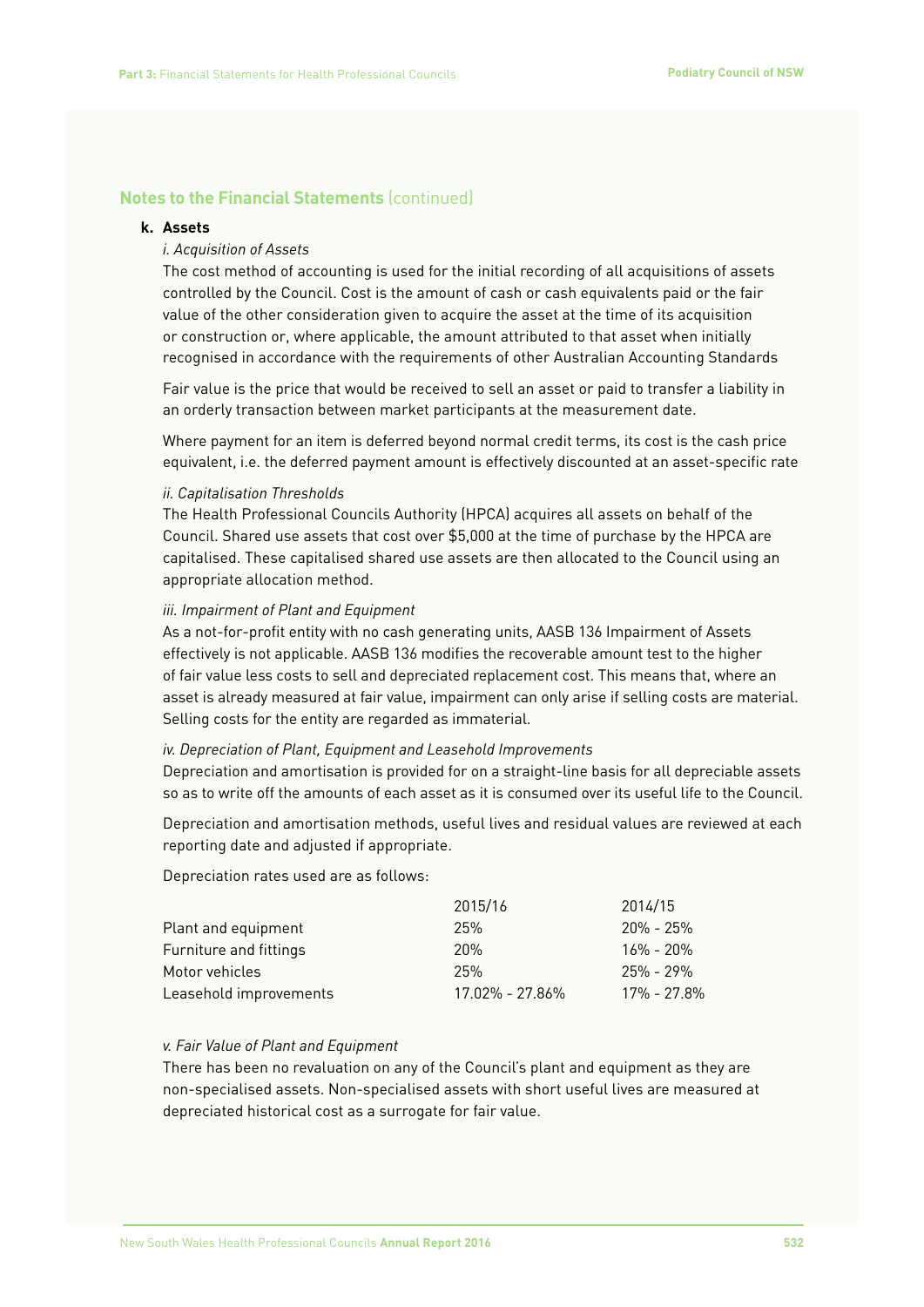#### *vi. Maintenance*

Day-to-day servicing costs or maintenance are charged as expenses as incurred, except where they relate to the replacement of a component of an asset, in which case the costs are capitalised and depreciated.

#### *vii. Intangible Assets*

The Council recognises intangible assets only if it is probable that future economic benefits will flow to the entity and the cost of the asset can be measured reliably. Intangible assets are measured initially at cost. Where an asset is acquired at no or nominal cost, the cost is its fair value as at the date of acquisition.

All research costs are expensed. Development costs are only capitalised when certain criteria are met.

The useful lives of intangible assets are assessed to be finite.

Intangible assets are subsequently measured at fair value only if there is an active market. As there is no active market for the entity's intangible assets, the assets are carried at cost less any accumulated amortisation.

The Council's intangible assets are amortised using the straight line method over a period of four years. In general, intangible assets are tested for impairment where an indicator of impairment exists. If the recoverable amount is less than its carrying amount, the carrying amount is reduced to recoverable amount and the reduction is recognised as an impairment loss. However, as a not-for-profit entity with no cash generating units, the Council is effectively exempted from impairment testing.

#### *viii. Loans and Receivables*

Loans and receivables are recognised initially at fair value, usually based on the transaction cost or face value. Subsequent measurement is at amortised cost using the effective interest method, less an allowance for any impairment of receivables. Short-term receivables with no stated interest rate are measured at the original invoice amount where the effect of discounting is immaterial. An allowance for impairment of receivables is established when there is objective evidence that the Council will not be able to collect all amounts due. The amount of the allowance is the difference between the assets carrying amount and the present value of the estimated future cash flows, discounted at the effective interest rate. Bad debts are written off with approval of the Council as incurred.

### **l. Liabilities**

### *i. Trade and Other Payables*

These amounts represent liabilities for goods and services provided to the Council and other amounts. Payables are recognised initially at fair value, usually based on the transaction cost or face value. Short-term payables with no stated interest rates are measured at the original invoice amount where the effect of discounting is immaterial.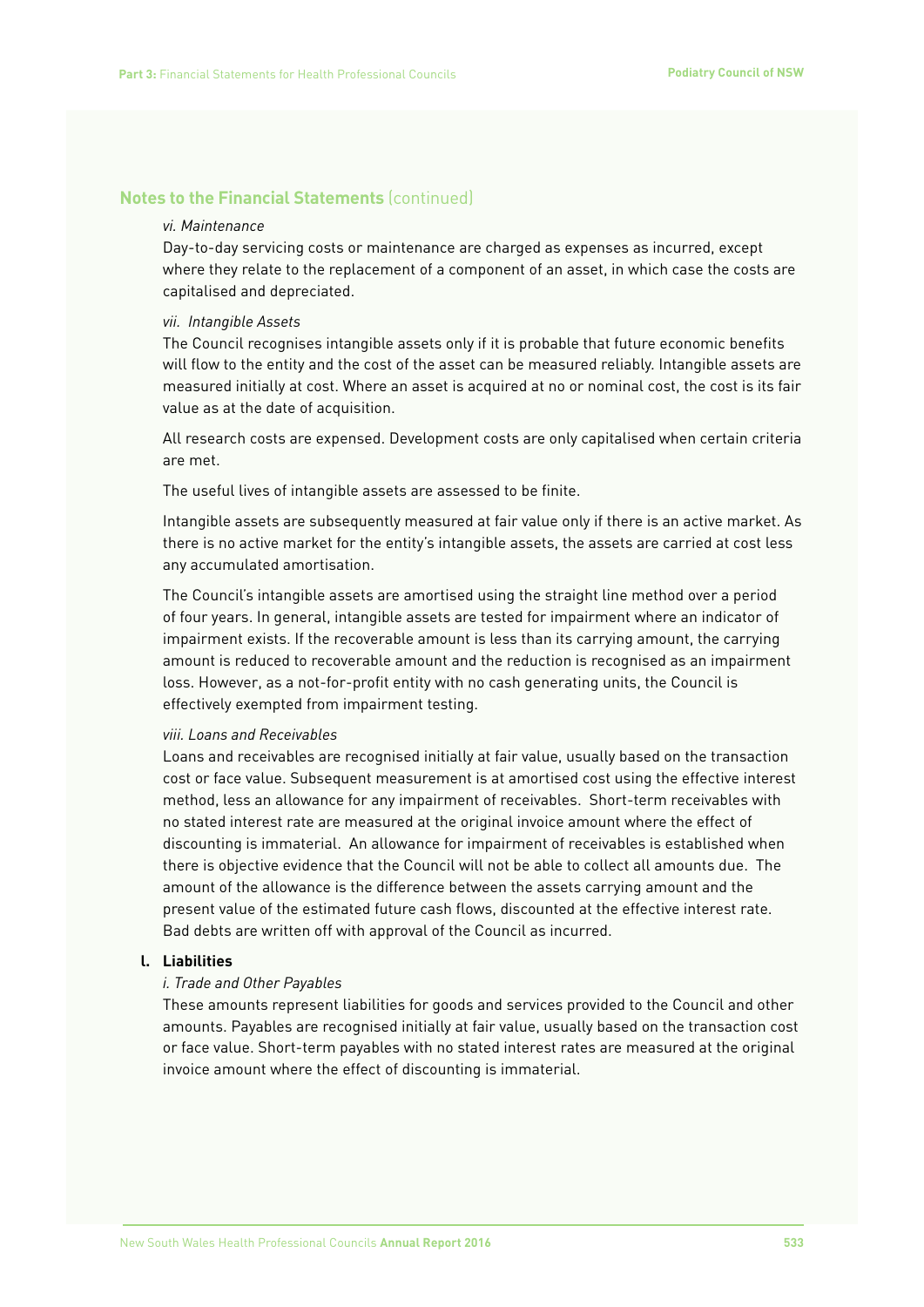#### *ii. Personnel Services – Ministry of Health*

In accordance with an agreed Memorandum of Understanding, personnel services are acquired from the MOH. As such the MOH accounting policy is below.

Liabilities for salaries and wages (including non-monetary benefits), recreation leave and paid sick leave that are due to be settled within 12 months after the end of the period in which the employees render the service are recognised and measured in respect of employees' services up to the reporting date at undiscounted amounts based on the amounts expected to be paid when the liabilities are settled.

In accordance with NSWTC 15/09 'Accounting for Long Service Leave and Annual Leave', the Council's annual leave has been assessed as a short-term liability as these short-term benefits are expected to be settled wholly before 12 months after the end of the annual reporting period in which the employee renders the related services.

Unused non-vesting sick leave does not give rise to a liability as it is not considered probable that sick leave taken in the future will be greater than the benefits accrued in the future.

The outstanding amounts of payroll tax, workers' compensation insurance premiums and fringe benefits tax, which are consequential to employment, are recognised as liabilities and expenses where the employee benefits to which they relate have been recognised.

All employees receive the Superannuation Guarantee Levy contribution. All superannuation benefits are provided on an accumulation basis – there are no defined benefits. Contributions are made by the entity to an employee superannuation fund and are charged as an expense when incurred.

#### *iii. Provision for Make Good*

Provisions include the Council's proportionate liability (allocated to the Council using an appropriate allocation method) of the estimated make good liability, discounted to today's present value.

#### **m. Equity**

#### Accumulated Funds

The category 'Accumulated Funds' includes all current and prior period funds.

#### **n. Comparative information**

Except when an Australian Accounting Standard permits or requires otherwise, comparative information is disclosed in respect of the previous period for all amounts reported in the financial statements.

### **o. Cash and cash equivalents**

Cash and cash equivalent assets in the statement of financial position would normally comprise cash on hand, cash at bank and short-term deposits and include deposits in the NSW Treasury Corporation's Hour-Glass cash facility, other Treasury Corporation deposits (less than 90 days) and other at-call deposits that are not quoted in the active market.

In accordance with TC 15-01, the Council transferred all 'at call' cash deposits to the Treasury Banking System on 2 September 2015. These funds are sitting in an interest bearing bank account earning the Reserve Bank of Australia (RBA) Cash Rate.

Bank overdrafts are included within liabilities.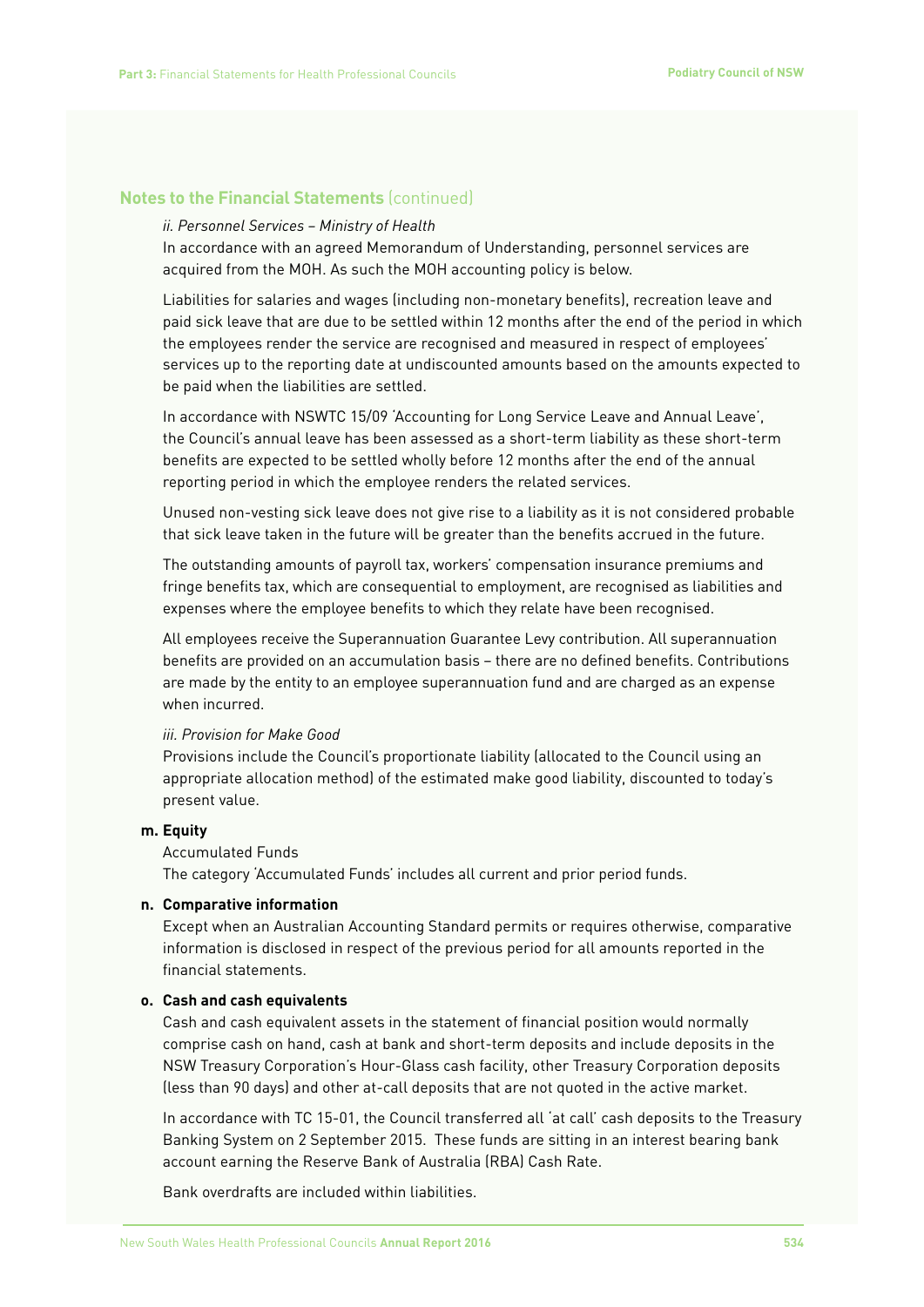### **p. Changes in accounting policy, including new or revised Australian Accounting Standards**

*(i) Effective for the first time in 2015-16*

The accounting policies applied in 2015-16 are consistent with those of the previous financial year except as a result of the following new or revised Australian Accounting Standards that have impacted in 2015-16 and have been applied for the first time as follows:

AASB 2015-3, Amendments to Australian Accounting Standards arising from the Withdrawal of AASB 1031 Materiality from 1 July 2015. It is expected that the withdrawal of AASB 1031 will not change practice regarding the application of materiality in financial reporting. In particular, amendments would not change the level of disclosure presently specified by other accounting standards.

*(ii) Issued but not yet effective* 

NSW public sector entities are not permitted to early adopt new Australian Accounting Standards, unless Treasury determines otherwise. The following new Australian Accounting Standards have not been applied and are not yet effective, this list is not exhaustive and excludes any standards which are not applicable to the Council. The possible impact of these Standards in the period of initial application includes:

AASB 2013-9 (Part C), AASB 2014-1 and AASB 2014-8 regarding amendments to AASB 9 Financial Instruments is applicable for annual reporting periods beginning on or after 1 January 2018. Standard is to establish principles for the financial reporting of financial assets and financial liabilities that will present relevant and useful information to users of financial statements for their assessment of the amounts, timing and uncertainty of an entity's future cash flows. The change is not expected to materially impact the financial statements.

AASB 2010-7 regarding Financial Instruments has mandatory application from 1 January 2018 and comprises changes to improve and simplify the approach for classification and measurement of financial assets. The change is not expected to materially impact the financial statements.

AASB 2014-4, Amendments to Australian Accounting Standards – Clarification of Acceptable Methods of Depreciation and Amortisation, has application from 1 January 2016. The change will take into account the expected future reductions in the selling price when accounting for useful life. The change is not expected to materially impact the financial statements.

AASB 2015-2, Amendments to Australian Accounting Standards – Disclosure Initiative: Amendments to AASB 101 [AASB 7, AASB101, AASB 134 & AASB 1049] require entities to disclose significant accounting policies and other explanatory information in a more detailed manner rather than a summary as previously done. This application takes place from 1 January 2016. The change is not expected to materially impact the financial statements.

AASB 2015-6, Amendments to Australian Accounting Standards – Extending Related Party Disclosures to Not-for-Profit Public Sector Entities [AASB 10, AASB124 & AASB 1049]. This application takes place from 1 July 2016 and will require significant additional disclosures to be incorporated into the financial statements.

AASB 16, New Australian Accounting Standard – Leases requires lessees entities to bring all leases onto the balance sheet, thereby increasing the transparency surrounding such arrangements and making the lessee's balance sheet better reflect the economics of its transactions. This application takes place from 1 January 2019 and has been assessed to have a material impact on the financial statements.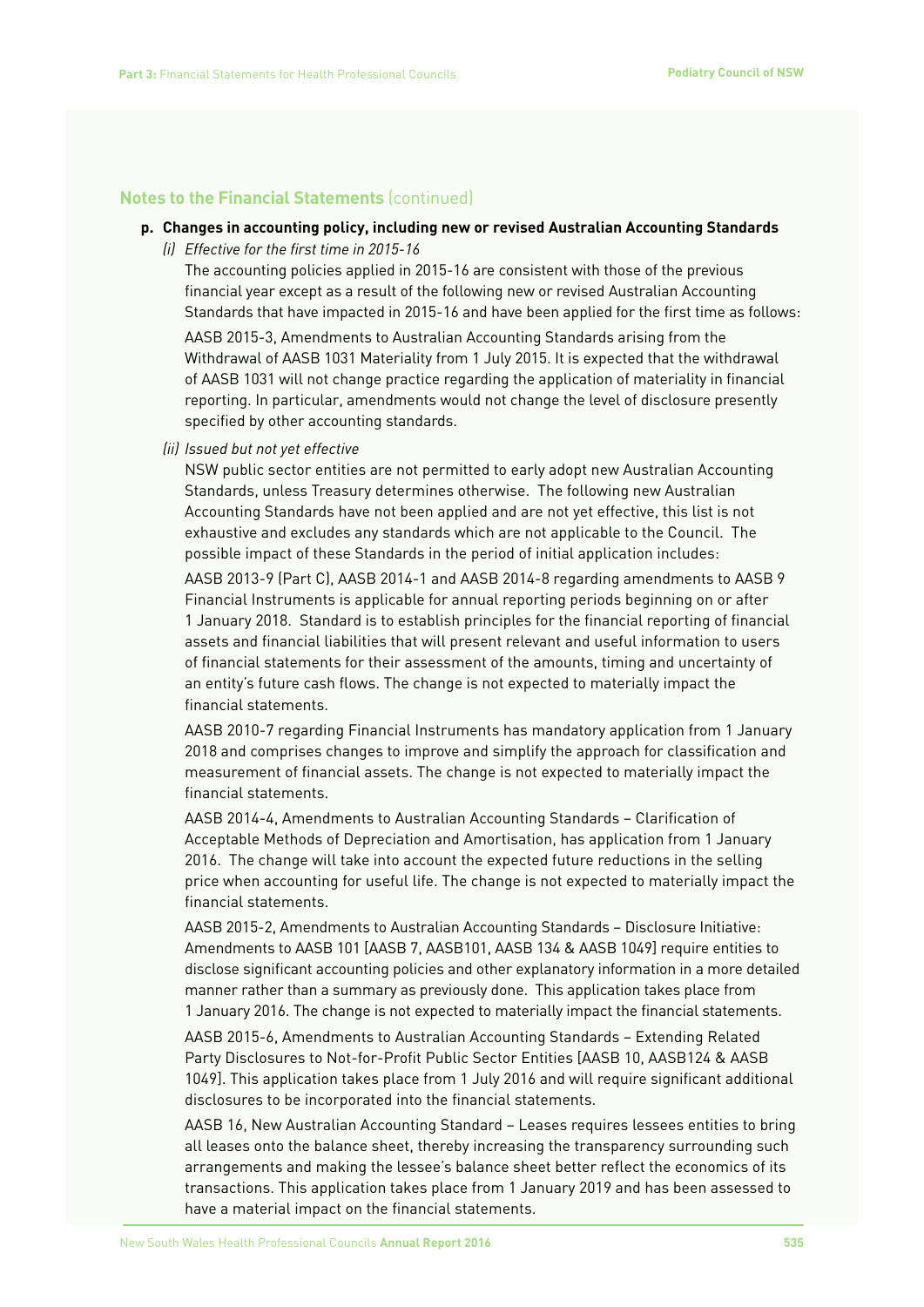### **2. EXPENSES EXCLUDING LOSSES**

### **a. Personnel Services Expenses**

Personnel services expenses are acquired from the MOH and comprise the following:

|                                                 | 2016   | 2015   |
|-------------------------------------------------|--------|--------|
|                                                 | \$     | \$     |
| Salaries and wages (including recreation leave) | 84,182 | 69,234 |
| Superannuation                                  | 8,967  | 6,095  |
| Payroll taxes                                   | 4,880  | 5,091  |
| Worker's compensation insurance                 | 223    | 320    |
|                                                 | 98,252 | 80,740 |

### **b. Other Operating Expenses**

|                                                 | 2016   | 2015   |
|-------------------------------------------------|--------|--------|
|                                                 | \$     | \$     |
| Auditor's remuneration                          | 5,650  | 5,510  |
| Rent and building expenses                      | 13,603 | 14,464 |
| Council fees                                    | 8,402  | 7,994  |
| Sitting fees                                    | 955    | 23,899 |
| NSW Civil & Administrative Tribunal fixed costs | 8,639  | 7,020  |
| Contracted labour                               | 8,126  | 7,890  |
|                                                 | 45,375 | 66,777 |

### **c. Depreciation and Amortisation Expense**

|                        | 2016 | 2015 |
|------------------------|------|------|
|                        | \$   | \$   |
| Depreciation           |      |      |
| Motor vehicles         | 21   | 61   |
| Furniture and fittings | 68   | 68   |
| Office equipment       | 547  | 645  |
|                        | 636  | 774  |

### Amortisation

| Leasehold improvement               | 3.114 | 156   |
|-------------------------------------|-------|-------|
| Intangible assets                   | 878   | 1.260 |
|                                     | 3.992 | 1.416 |
| Total Depreciation and Amortisation | 4.628 | 2,190 |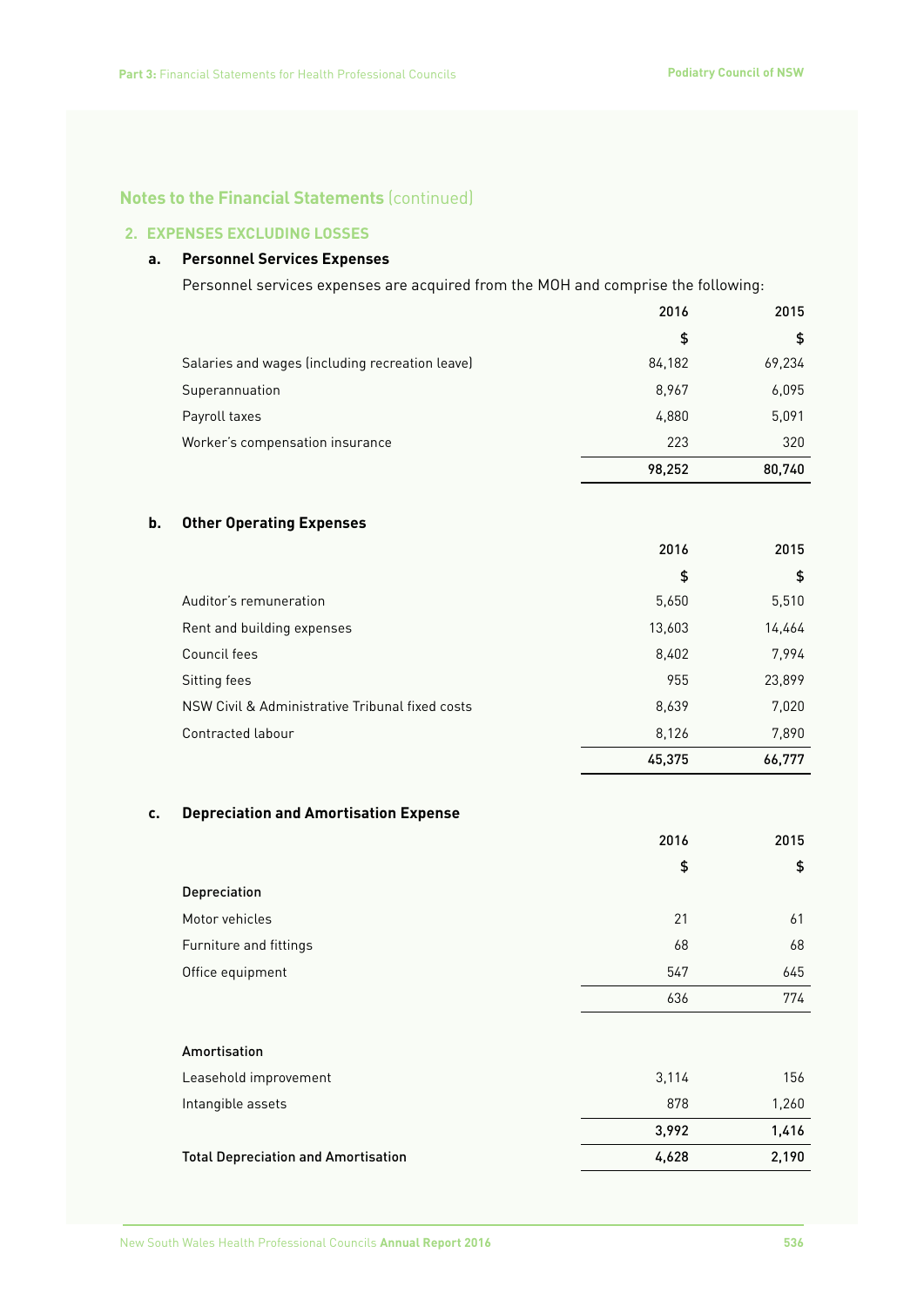#### **d. Finance Costs**

|                                                   | 2016   | 2015   |
|---------------------------------------------------|--------|--------|
|                                                   | \$     | \$     |
| Unwinding of discount rate on make good provision | 61     | 90     |
|                                                   | 61     | 90     |
| <b>Other Expenses</b><br>e.                       |        |        |
|                                                   | 2016   | 2015   |
|                                                   | \$     | \$     |
| Subsistence and transport                         | 13,793 | 12,767 |
| Fees for service                                  | 11,037 | 8,888  |
| Postage and communication                         | 1,045  | 1,057  |
| Printing and stationery                           | 831    | 991    |
| Equipment and furniture                           | 64     | 19     |
| General administration expenses                   | 2,323  | 1,793  |
| Loss on re-allocation of Make good provision      | 25     |        |
|                                                   | 29,118 | 25,515 |

### **3. EDUCATION AND RESEARCH**

There has been no Education and Research expenditure during the Financial Year 2016.

### **4. EXPENDITURE MANAGED ON BEHALF OF THE COUNCIL THROUGH THE NSW MINISTRY OF HEALTH**

The Council's accounts are managed by the NSW Ministry of Health (MOH). Executive and administrative support functions are provided by the HPCA, which is an executive agency of the MOH.

In accordance with an agreed Memorandum of Understanding, salaries and associated oncosts are paid by the MOH. The MOH continues to pay for the staff and associated oncosts. These costs are reimbursed by the Council to the MOH.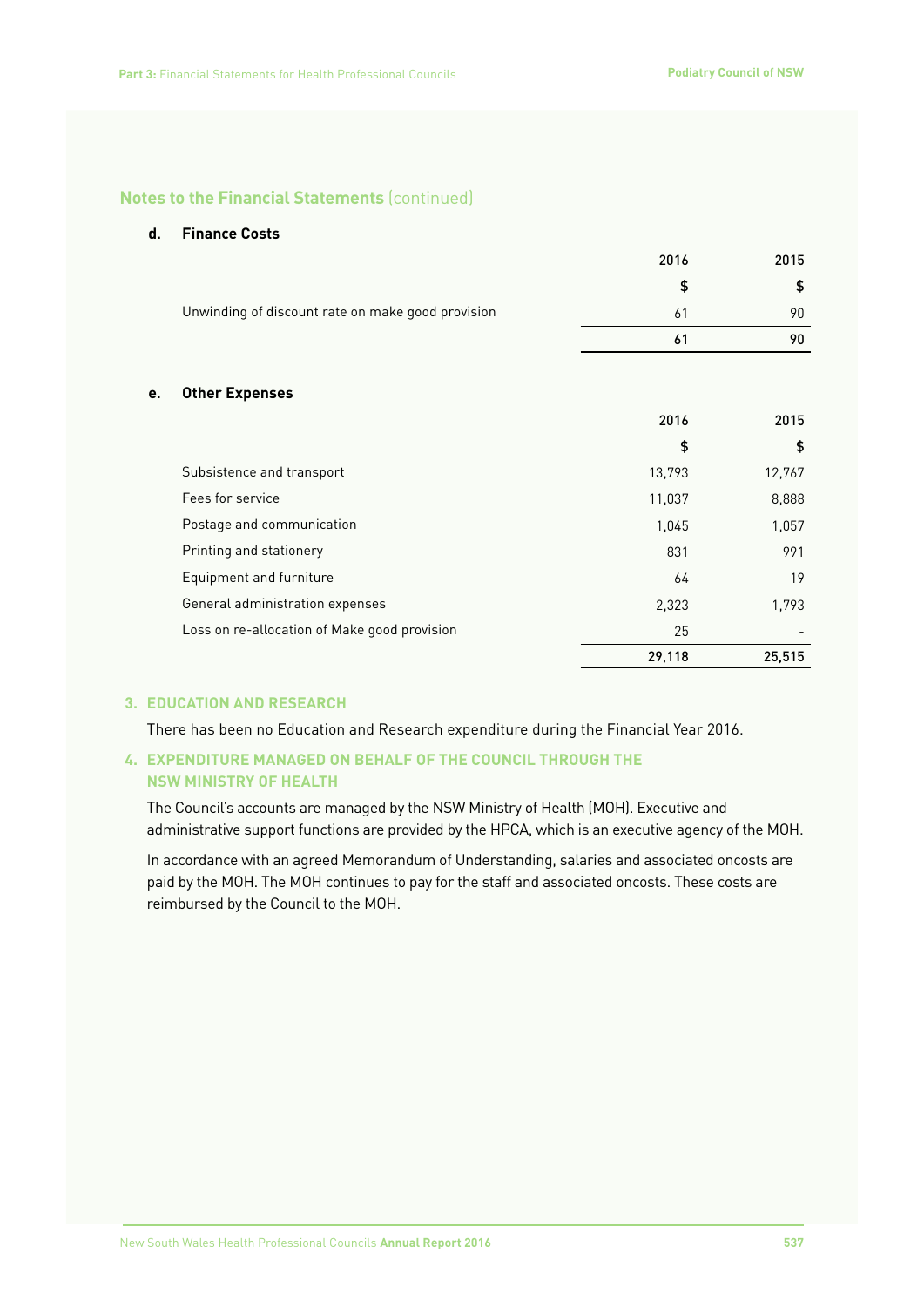### **5. (a) INTEREST REVENUE**

|                                                                                    | 2016  | 2015  |
|------------------------------------------------------------------------------------|-------|-------|
|                                                                                    |       |       |
| Interest revenue from financial assets not at<br>fair value through profit or loss | 7.840 | 8,286 |
|                                                                                    | 7.840 | 8,286 |

The credit interest rate is calculated on daily balances as per the RBA cash rate.

|                                                | 2016 | 2015 |
|------------------------------------------------|------|------|
|                                                | $\%$ | %    |
| Average Interest Rate                          | 1.87 | 3.20 |
|                                                |      |      |
| (b) OTHER REVENUE                              |      |      |
|                                                | 2016 | 2015 |
|                                                | \$   | \$   |
| Profit on re-allocation of Make good provision | 42   | 316  |
|                                                | 42   | 316  |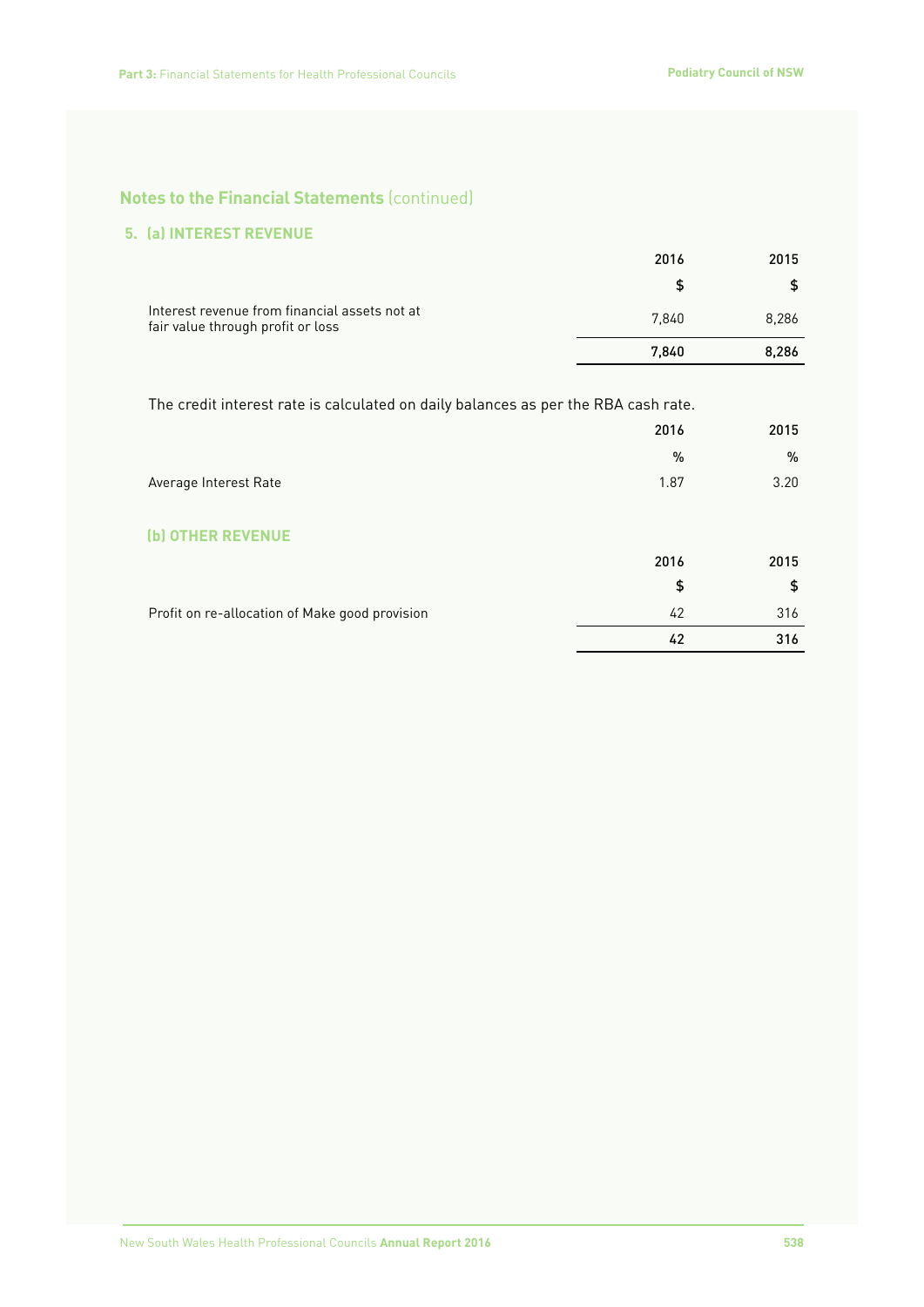### **6. GAIN/(LOSS) ON DISPOSAL/ADDITIONS**

|                                                                                                                   | 2016 | 2015  |
|-------------------------------------------------------------------------------------------------------------------|------|-------|
|                                                                                                                   | \$   | \$    |
| Plant and equipment                                                                                               |      |       |
| Net book value (disposed)/acquired during the year                                                                |      |       |
| Net book value (disposed)/acquired during the year -<br>re-allocations arising from the cost sharing arrangements |      | (288) |
| Gain/(Loss) on disposal/additions during the year                                                                 | 82   |       |
|                                                                                                                   | 82   | (288) |
| Intangible assets                                                                                                 |      |       |
| Net book value (disposed)/acquired during the year                                                                |      |       |
| Net book value (disposed)/acquired during the year -<br>re-allocations arising from the cost sharing arrangements |      | (207) |
| Gain/(Loss) on disposal/additions during the year                                                                 |      |       |
|                                                                                                                   |      | (207) |
| Total Gain/(Loss) on Disposal/Additions                                                                           | 82   | (495) |

Included in the above Gain/(Loss) on disposal for 2015 are adjustments arising from the Council's prior year decision to adopt a significant accounting policy, an agreed cost sharing arrangement for the distribution of pooled costs between health professional Councils and to dispose or acquire of a portion of its share of the opening carrying values of the pooled assets. Refer Note 1 (d).

### **7. CASH AND CASH EQUIVALENTS**

|                              | 2016    | 2015    |
|------------------------------|---------|---------|
|                              | \$      | \$      |
| Cash at bank and on hand     | 63,126  | 62,452  |
| Cash at bank - held by HPCA* | 335,757 | 220,345 |
|                              | 398,883 | 282,797 |

\* This is cash held by the HPCA, an executive agency of the MOH, on behalf of the Council for its operating activities. Cash comprises Cash on hand and bank balances within the NSW Treasury Banking System.

The Council operates the bank accounts shown below:

|                                  | 2016   | 2015   |
|----------------------------------|--------|--------|
|                                  |        |        |
| Education and research account** | 63,126 | 62,452 |
|                                  | 63,126 | 62,452 |

\*\* managed by the HPCA, an executive agency of the MOH.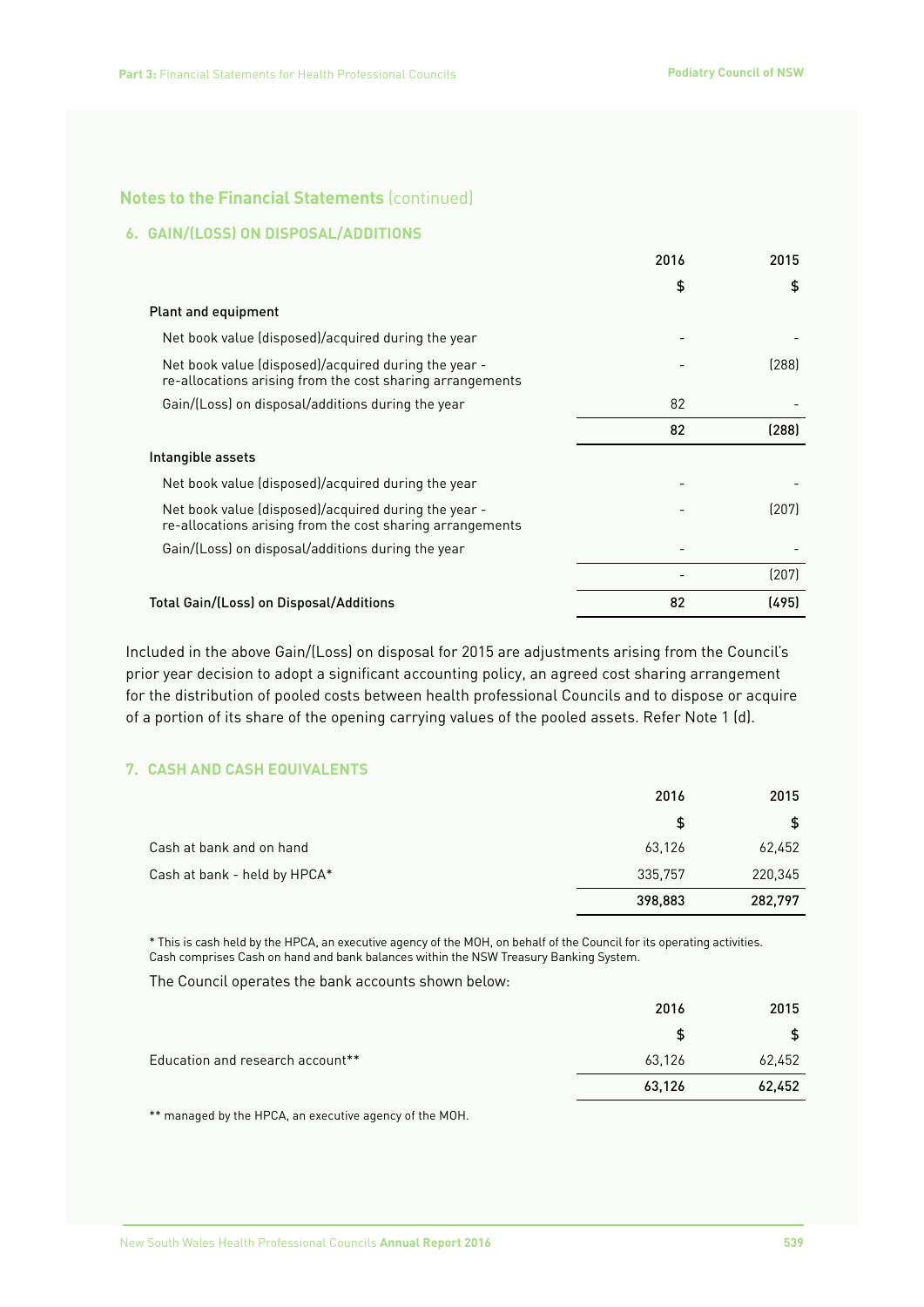### **8. RECEIVABLES**

|                                | 2016   | 2015  |
|--------------------------------|--------|-------|
|                                | \$     | \$    |
| Prepayments                    | 2,752  | 691   |
| Other receivables              | 1,942  | 2,587 |
| Interest receivable            | 4,247  |       |
| Trade receivables              | 3,398  |       |
| Less: allowance for impairment |        |       |
|                                | 12,339 | 3,279 |

No receivables are considered impaired.

The trade receivables include monies that AHPRA has collected from registrants as at 30 June 2016 and has remitted the monies to HPCA in July 2016.

There were no Trade Debtor's past due.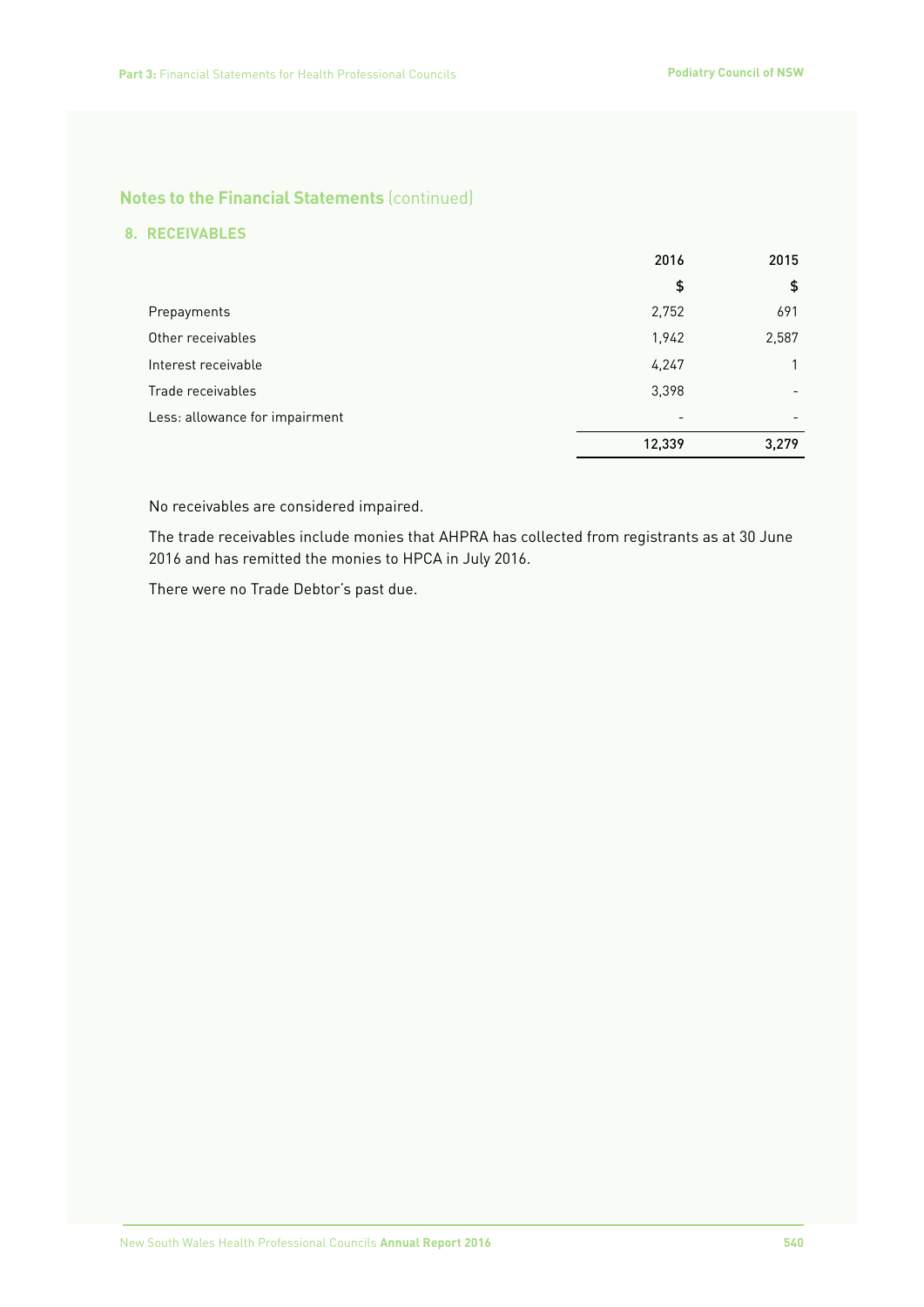### **9. PLANT AND EQUIPMENT**

The Council has an interest in plant and equipment used by all health professional Councils. Plant and equipment is not owned individually by the Council. The amounts recognised in the financial statements have been calculated based on the benefits expected to be derived by the Council.

|                                            | Leasehold<br><i>Improvements</i> | Motor<br><b>Vehicles</b> | <b>Furniture</b><br>& Fittings | <b>Office</b><br>Equipment | Total     |
|--------------------------------------------|----------------------------------|--------------------------|--------------------------------|----------------------------|-----------|
|                                            | \$                               | \$                       | \$                             | \$                         | \$        |
| At 1 July 2015                             |                                  |                          |                                |                            |           |
| Gross carrying amount                      | 4,875                            | 245                      | 341                            | 9,047                      | 14,508    |
| Accumulated depreciation and<br>impairment | (678)                            | [233]                    | (188)                          | (8, 177)                   | (9, 276)  |
| <b>Net Carrying Amount</b>                 | 4,197                            | 12                       | 153                            | 870                        | 5,232     |
|                                            |                                  |                          |                                |                            |           |
| At 30 June 2016                            |                                  |                          |                                |                            |           |
| Gross carrying amount                      | 5,051                            | 220                      | 380                            | 9,112                      | 14,763    |
| Accumulated depreciation and<br>impairment | (3, 792)                         | (8)                      | (256)                          | (8, 723)                   | (12, 779) |
| <b>Net Carrying Amount</b>                 | 1,259                            | 212                      | 124                            | 389                        | 1,984     |

#### Reconciliation

A reconciliation of the carrying amount of each class of plant and equipment at the beginning and end of the current reporting period is set out below:

|                                      | Leasehold<br><b>Improvements</b> | Motor<br><b>Vehicles</b> | <b>Furniture</b><br>& Fittings | <b>Office</b><br>Equipment | Total   |
|--------------------------------------|----------------------------------|--------------------------|--------------------------------|----------------------------|---------|
|                                      | \$                               | \$                       | \$                             | \$                         | \$      |
| Year ended 30 June 2016              |                                  |                          |                                |                            |         |
| Net carrying amount at start of year | 4.197                            | 12                       | 153                            | 870                        | 5,232   |
| Additions                            | 323                              | 221                      | 39                             | 66                         | 649     |
| Other <sup>1</sup>                   | (147)                            | $\overline{\phantom{a}}$ | $\qquad \qquad -$              |                            | (147)   |
| Depreciation                         | (3, 114)                         | (21)                     | (68)                           | (547)                      | (3,750) |
| Net Carrying Amount at End of Year   | 1.259                            | 212                      | 124                            | 389                        | 1,984   |

1. Other includes:

a. Adjustments required to make good asset/liability in accordance with AASB 137.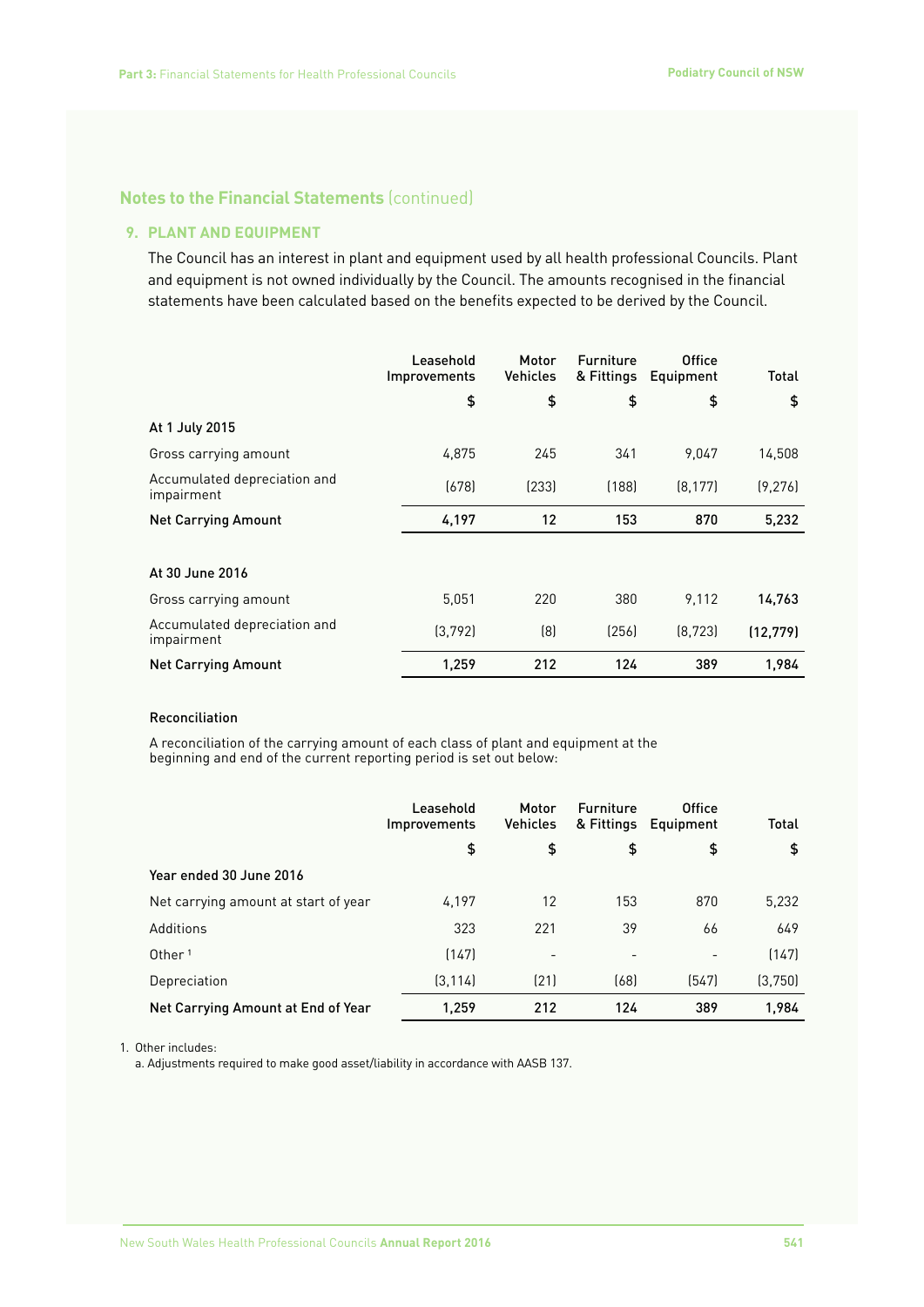### **9. PLANT AND EQUIPMENT** (continued)

|                                            | Leasehold<br><b>Improvements</b> | Motor<br><b>Vehicles</b> | <b>Furniture</b><br>& Fittings | <b>Office</b><br>Equipment | Total    |
|--------------------------------------------|----------------------------------|--------------------------|--------------------------------|----------------------------|----------|
|                                            | \$                               | \$                       | \$                             | \$                         | \$       |
| At 1 July 2014                             |                                  |                          |                                |                            |          |
| Gross carrying amount                      | 1,133                            | 273                      | 373                            | 9.756                      | 11,535   |
| Accumulated depreciation and<br>impairment | (635)                            | (191)                    | (133)                          | (8,434)                    | (9, 393) |
| <b>Net Carrying Amount</b>                 | 498                              | 82                       | 240                            | 1,322                      | 2,142    |
|                                            |                                  |                          |                                |                            |          |
| At 30 June 2015                            |                                  |                          |                                |                            |          |
| Gross carrying amount                      | 4,875                            | 245                      | 341                            | 9,047                      | 14,508   |
| Accumulated depreciation and<br>impairment | (678)                            | (233)                    | (188)                          | (8, 177)                   | (9, 276) |
| <b>Net Carrying Amount</b>                 | 4,197                            | 12                       | 153                            | 870                        | 5,232    |

### Reconciliation

A reconciliation of the carrying amount of each class of plant and equipment at the beginning and end of the prior reporting period is set out below:

|                                      | Leasehold<br><i>Improvements</i> | Motor<br><b>Vehicles</b> | <b>Furniture</b><br>& Fittings | <b>Office</b><br>Equipment | Total |
|--------------------------------------|----------------------------------|--------------------------|--------------------------------|----------------------------|-------|
|                                      | \$                               | \$                       | \$                             | \$                         | \$    |
| Year Ended 30 June 2015              |                                  |                          |                                |                            |       |
| Net carrying amount at start of year | 498                              | 82                       | 240                            | 1,322                      | 2,142 |
| Additions                            | 3,975                            | $\overline{\phantom{a}}$ | $\qquad \qquad$                | 334                        | 4,309 |
| Other <sup>1</sup>                   | (120)                            | (9)                      | (19)                           | (141)                      | (289) |
| Depreciation                         | (156)                            | (61)                     | (68)                           | (645)                      | (930) |
| Net Carrying Amount at End of Year   | 4,197                            | 12                       | 153                            | 870                        | 5,232 |

1. Other includes:

a. Adjustments required to make good asset/liability in accordance with AASB 137.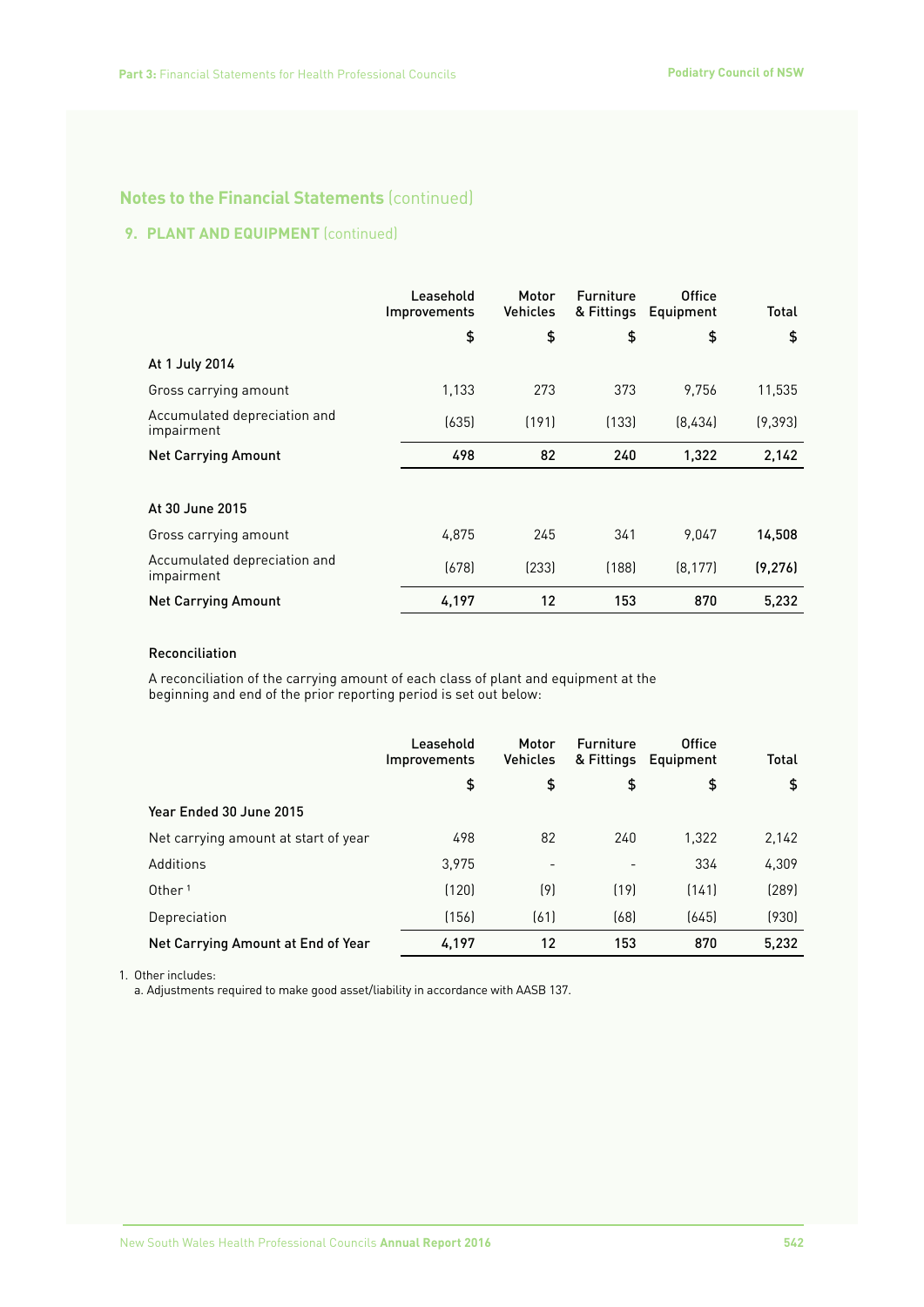### **10.INTANGIBLE ASSETS**

The Council has an interest in intangible assets used by all health professional Councils. The assets are not owned individually by the Council. The amounts recognised in the financial statements have been calculated based on the benefits expected to be derived by the Council.

|                                         | Software<br>Work in<br>Progress        | Software  | <b>Total</b> |
|-----------------------------------------|----------------------------------------|-----------|--------------|
|                                         | \$                                     | \$        | \$           |
| At 1 July 2015                          |                                        |           |              |
| Cost (gross carrying amount)            | 2,119                                  | 15,069    | 17,188       |
| Accumulated amortisation and impairment |                                        | (14,600)  | (14,600)     |
| <b>Net Carrying Amount</b>              | 2,119                                  | 469       | 2,588        |
|                                         |                                        |           |              |
| At 30 June 2016                         |                                        |           |              |
| Cost (gross carrying amount)            | 181                                    | 17,162    | 17,343       |
| Accumulated amortisation and impairment |                                        | (15, 478) | (15, 478)    |
| <b>Net Carrying Amount</b>              | 181                                    | 1,684     | 1,865        |
|                                         | <b>Software</b><br>Work in<br>Progress | Software  | Total        |
|                                         | \$                                     | \$        | \$           |
| Year Ended 30 June 2016                 |                                        |           |              |
| Net carrying amount at start of year    | 2,119                                  | 469       | 2,588        |
| Additions                               | 181                                    | 64        | 245          |
| Transfer                                | (2, 119)                               | 2,119     |              |
| Other <sup>1</sup>                      |                                        | (90)      | (90)         |
| Amortisation                            |                                        | (878)     | (878)        |
| Net Carrying Amount at End of Year      | 181                                    | 1,684     | 1,865        |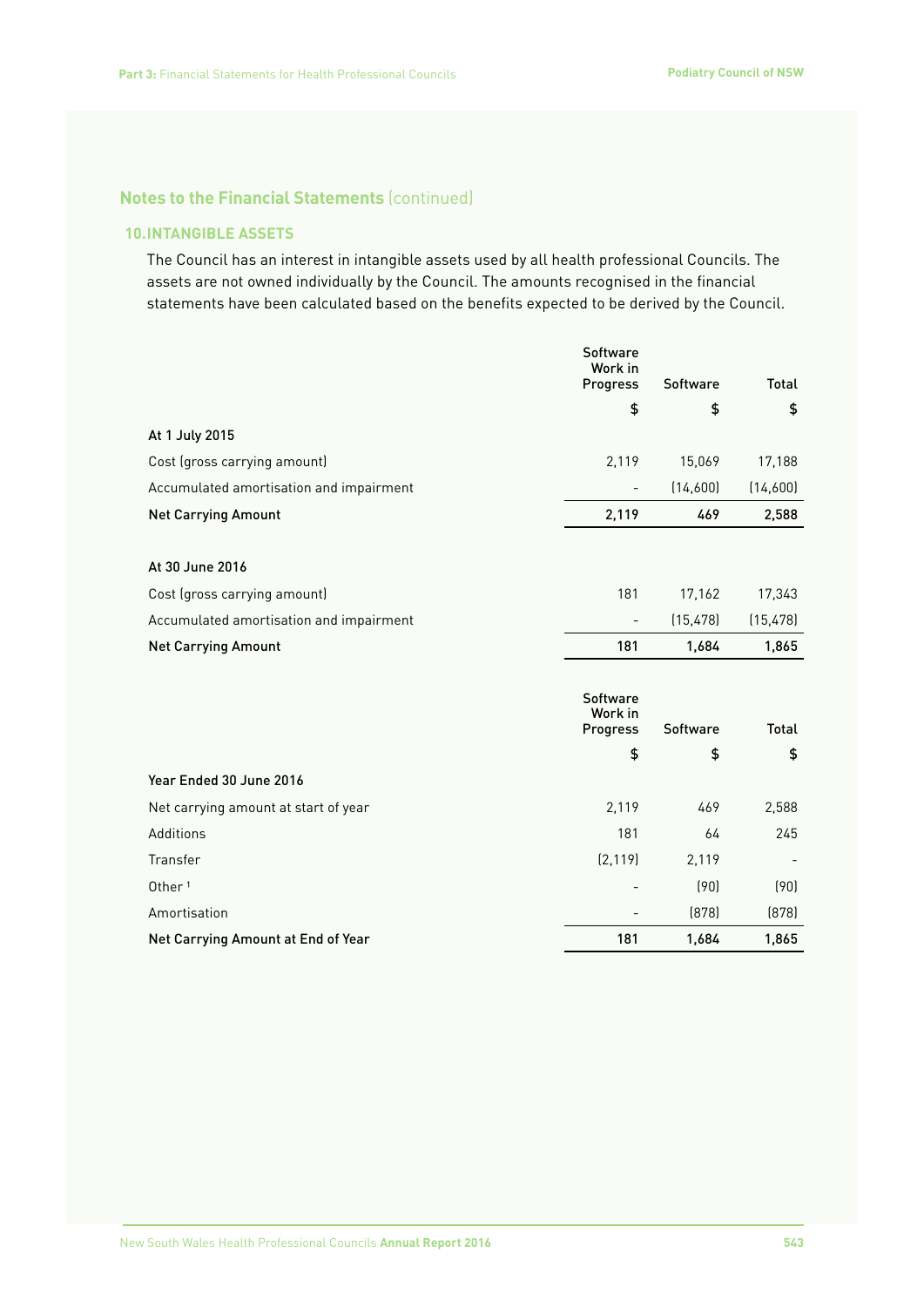### **10.INTANGIBLE ASSETS** (continued)

|                                         | <b>Software</b><br>Work in<br><b>Progress</b> | Software  | Total        |
|-----------------------------------------|-----------------------------------------------|-----------|--------------|
|                                         | \$                                            | \$        | \$           |
| At 1 July 2014                          |                                               |           |              |
| Cost (gross carrying amount)            | 1,208                                         | 16,870    | 18,078       |
| Accumulated amortisation and impairment |                                               | (14, 935) | (14, 935)    |
| <b>Net Carrying Amount</b>              | 1,208                                         | 1,935     | 3,143        |
|                                         |                                               |           |              |
| At 30 June 2015                         |                                               |           |              |
| Cost (gross carrying amount)            | 2,119                                         | 15,069    | 17,188       |
| Accumulated amortisation and impairment |                                               | (14,600)  | (14,600)     |
| <b>Net Carrying Amount</b>              | 2,119                                         | 469       | 2,588        |
|                                         |                                               |           |              |
|                                         | <b>Software</b><br>Work in                    |           |              |
|                                         | Progress                                      | Software  | <b>Total</b> |
|                                         | \$                                            | \$        | \$           |
| Year Ended 30 June 2015                 |                                               |           |              |
| Net carrying amount at start of year    | 1,208                                         | 1,935     | 3,143        |
| Additions                               | 976                                           |           | 976          |
| Other <sup>1</sup>                      | (65)                                          | (206)     | (271)        |
| Amortisation                            | $\overline{a}$                                | (1, 260)  | (1, 260)     |
| Net Carrying Amount at End of Year      | 2,119                                         | 469       | 2,588        |

1. Other includes:

a. The intangible WIP was amended before transfer to the intangibles to reflect the correct allocation to each Council as at 1 July 2015.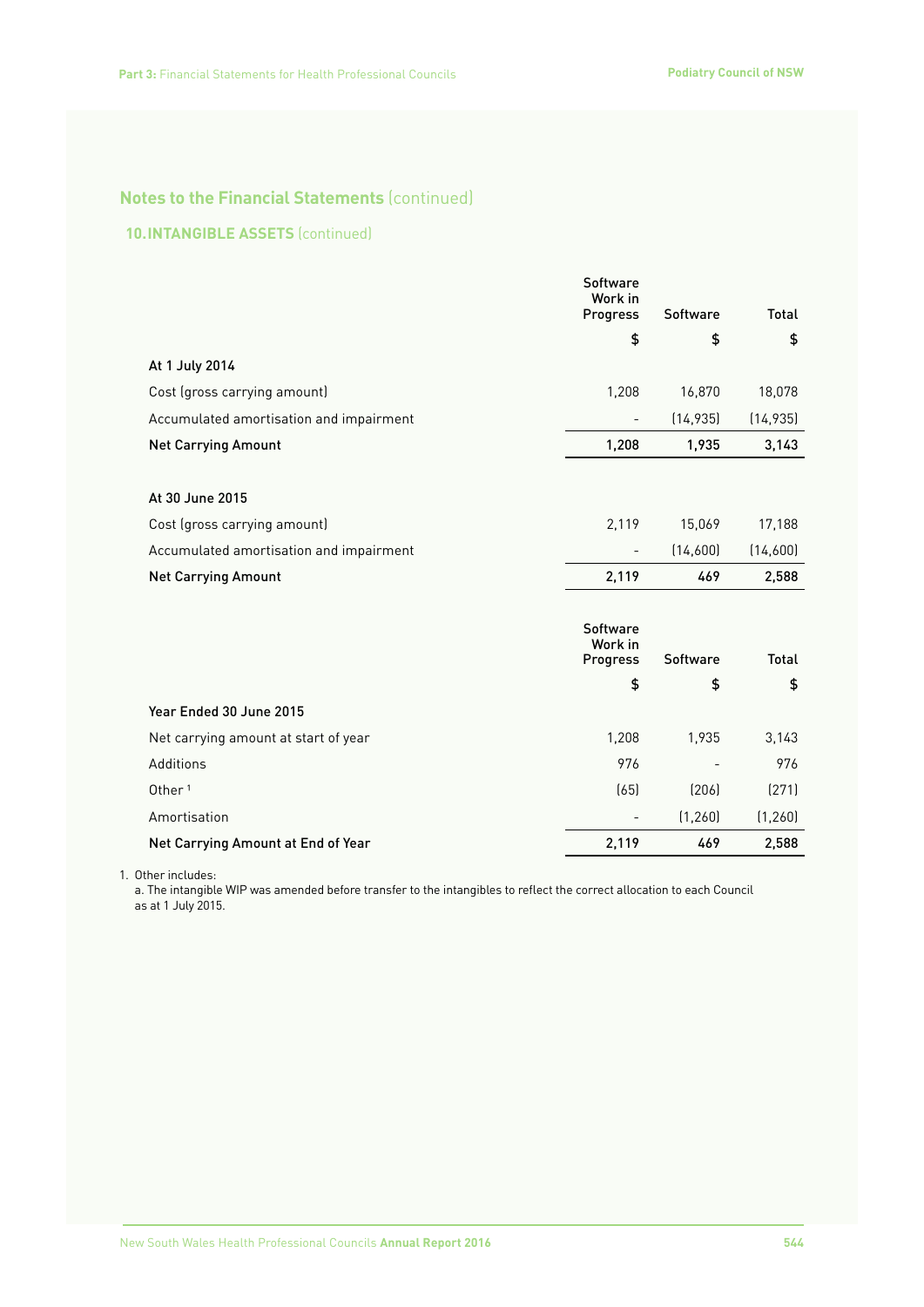### **11.PAYABLES**

|                                         | 2016    | 2015   |
|-----------------------------------------|---------|--------|
|                                         | \$      | \$     |
| Personnel services - Ministry of Health | 23,169  | 7,436  |
| Trade and other payables                | 38,956  | 41,239 |
|                                         | 62,125  | 48,675 |
| <b>12.FEES IN</b><br><b>VANCE</b>       |         |        |
|                                         | 2016    | 2015   |
|                                         | \$      | \$     |
| Current                                 |         |        |
| Registration fees in advance            | 112,935 | 94,041 |
|                                         | 112,935 | 94,041 |

Registration fees in advance is the unearned revenue from NSW Regulatory Fees received on behalf of the Council by the HPCA from the AHPRA.

### **13.PROVISIONS**

|             | 2016            | 2015                     |
|-------------|-----------------|--------------------------|
|             | \$              | \$                       |
| Current     |                 |                          |
| Make good   | 6,606           | $\overline{\phantom{0}}$ |
|             | 6,606           |                          |
|             |                 |                          |
|             | \$              | \$                       |
| Non-Current |                 |                          |
| Make good   | $\qquad \qquad$ | 6,708                    |
|             |                 | 6,708                    |

### Movement in Provisions (other than personnel services)

Movements in each class of provision during the financial year, other than personnel services are set out below:

| Make good                                                                                                     | 2016  | 2015  |
|---------------------------------------------------------------------------------------------------------------|-------|-------|
|                                                                                                               | \$    | \$    |
| Carrying amount at the beginning of year                                                                      | 6.708 | 2,960 |
| Increase/(Decrease) in provisions recognised due to re-allocation of<br>opening balances at beginning of year | (41)  | (317) |
| Increase/(Decrease) in provisions recognised                                                                  | (122) | 3.975 |
| Unwinding/change in discount rate                                                                             | 61    | 90    |
| Carrying Amount at the End of Year                                                                            | 6,606 | 6.708 |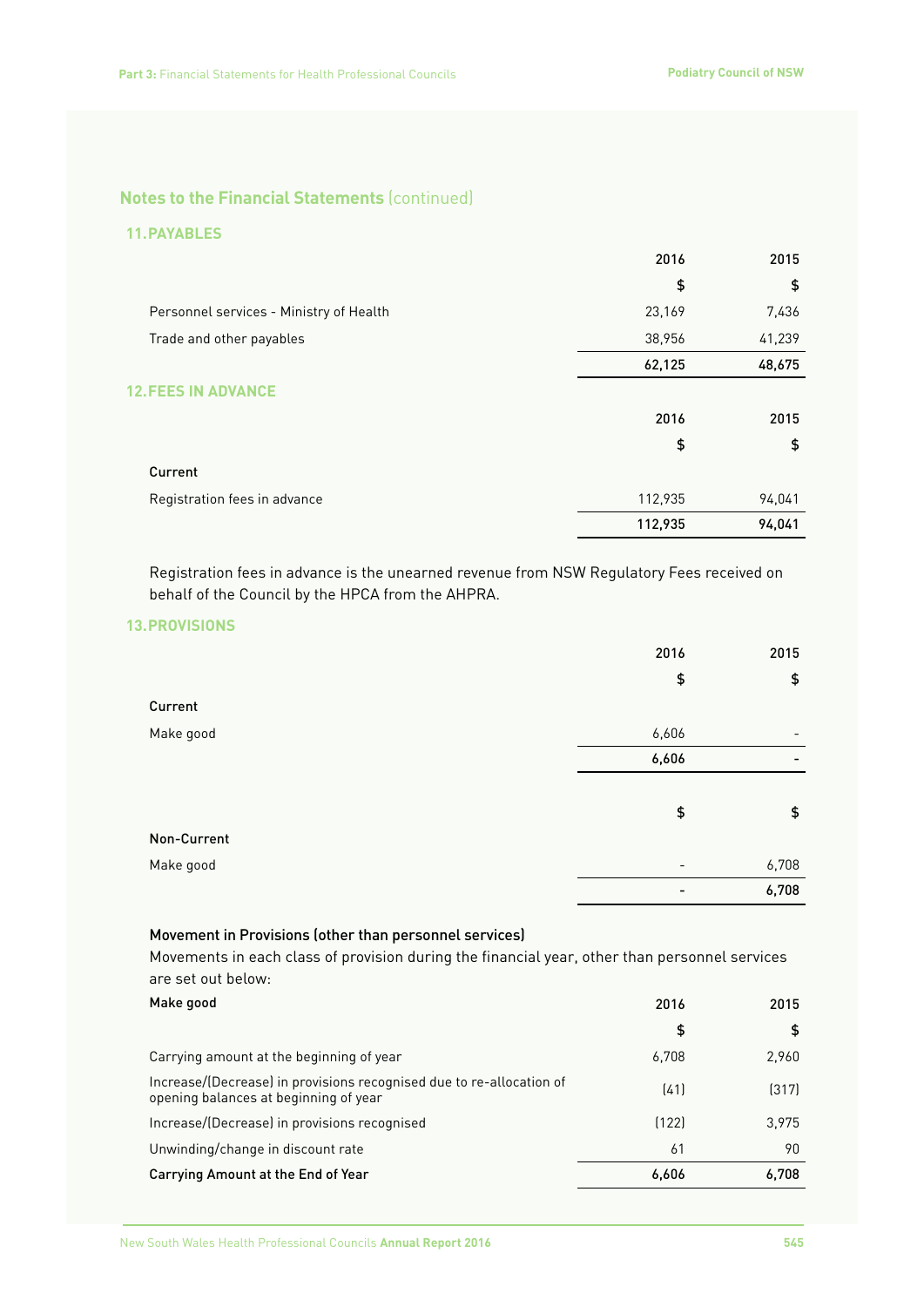The HPCA on behalf of Councils recognised a lease make good provision on entering into lease arrangements for Level 6, 477 Pitt Street. The provision was first included in the financial statements for 30 June 2011 and is based on a market-based estimate of the cost per square metre to make good the areas of the Pitt Street building that the HPCA occupies at the end of the lease.

As required under paragraph 59 of AASB 137, provisions are required to be reviewed at the end of each reporting period and adjusted to reflect the current best estimate of the provision. The HPCA has recalculated the estimated lease make good provision as at 30 June 2016, taking into account the updated discount rate and inflation rates that are required under TC 11/17.

The lease arrangements for the Pitt Street building will expire in November 2016.

### **14.COMMITMENTS FOR EXPENDITURE**

#### **a. Capital Commitments**

#### **Operating Lease Commitments**

Future non-cancellable operating lease rentals not provided for and payable:

|                                                   | 2016                     | 2015   |
|---------------------------------------------------|--------------------------|--------|
|                                                   |                          |        |
| Not later than one year                           | 4.456                    | 12.211 |
| Later than one year and not later than five years | $\overline{\phantom{a}}$ | 5.166  |
| <b>Total (including GST)</b>                      | 4.456                    | 17.377 |

#### **15.RELATED PARTY TRANSACTIONS**

The Council has only one related party, being the HPCA, an executive agency of the MOH.

The Council's accounts are managed by the MOH. Executive and administrative support functions are provided by the HPCA. All accounting transactions as disclosed on Statement of Comprehensive Income are carried out by the HPCA on behalf of the Council.

### **16.CONTINGENT LIABILITIES AND CONTINGENT ASSETS**

There are no material contingent assets or liabilities as at 30 June 2016.

### **17.RECONCILIATION OF NET RESULT TO CASH FLOWS FROM OPERATING ACTIVITIES**

|                                                | 2016    | 2015      |
|------------------------------------------------|---------|-----------|
|                                                | \$      | \$        |
| Net Result                                     | 88.933  | 53.050    |
| Depreciation and amortisation                  | 4.628   | 2,190     |
| (Increase)/Decrease in receivables             | (9.061) | 1.983     |
| Increase/(Decrease) in fees in advance         | 18.895  | 20,066    |
| Increase/(Decrease) in payables                | 13.450  | (23, 943) |
| Increase/(Decrease) in provisions              | 44      | (226)     |
| Net (gain)/loss on sale of plant and equipment | (82)    | 495       |
| Net Cash used on Operating Activities          | 116,807 | 53,615    |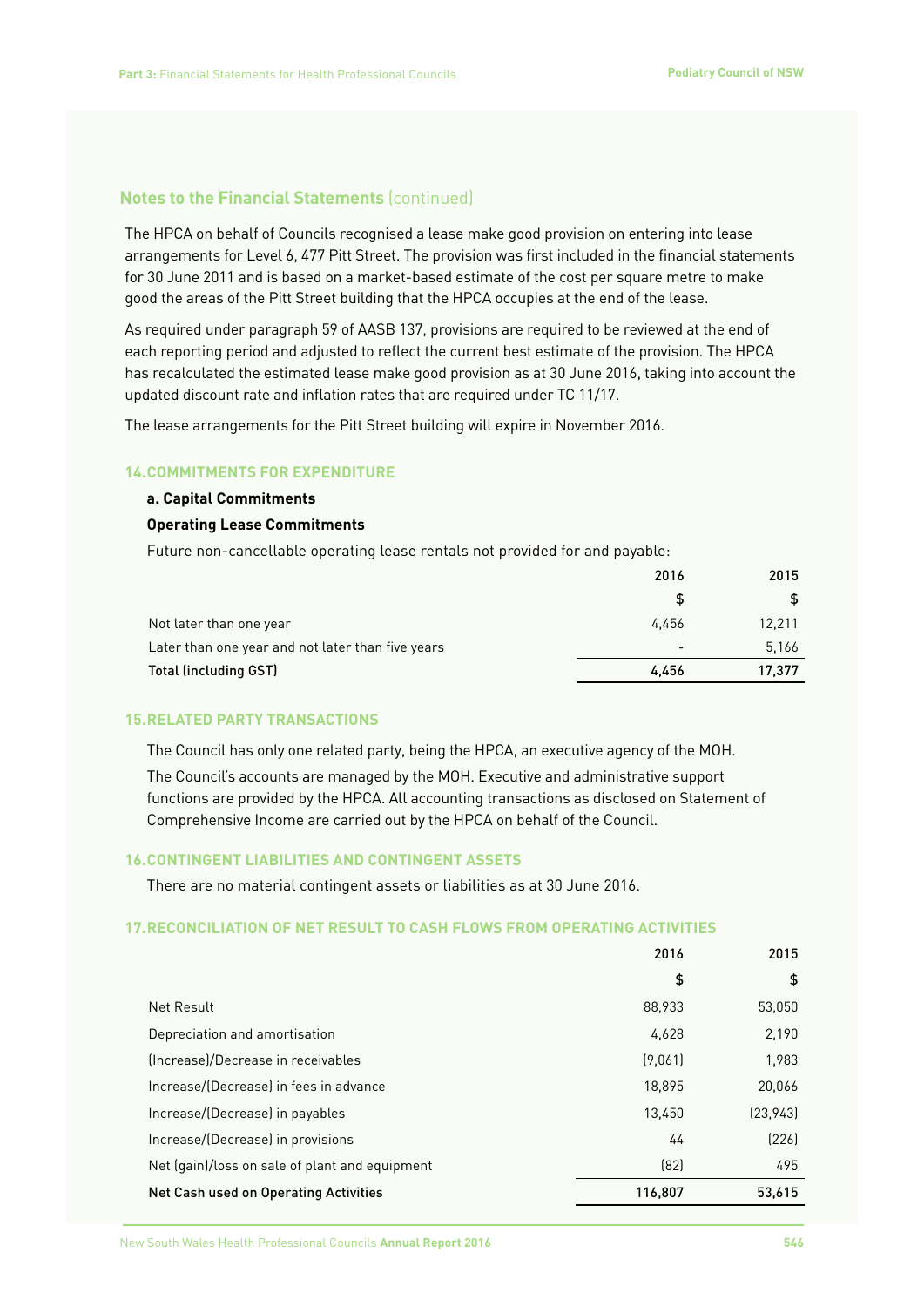### **18.FINANCIAL INSTRUMENTS**

The Council's principal financial instruments are outlined below. These financial instruments arise directly from the entity's operations or are required to finance the Council's operations. The Council's main risks arising from financial instruments are outlined below, together with the Council's objectives, policies and processes for measuring and managing risk. Further quantitative and qualitative disclosures are included throughout the financial statements.

The Council has overall responsibility for the establishment and oversight of risk management and reviews and agrees on policies for managing each of these risks.

### **a. Financial Instrument Categories**

| <b>Financial Assets</b>      | <b>Notes</b> | Category                                     | Carrying<br>Amount | Carrying<br>Amount |
|------------------------------|--------------|----------------------------------------------|--------------------|--------------------|
| <b>Class</b>                 |              |                                              | 2016               | 2015               |
|                              |              |                                              | \$                 | \$                 |
| Cash and cash equivalents    | 7            | N/A                                          | 398,883            | 282,797            |
| Receivables <sup>1</sup>     | 8            | Loans and receivables<br>(measured at        |                    |                    |
|                              |              | amortised cost)                              | 7.645              | 1                  |
| <b>Financial Liabilities</b> | <b>Notes</b> | Category                                     | Carrying<br>Amount | Carrying<br>Amount |
| Class                        |              |                                              | 2016               | 2015               |
|                              |              |                                              | \$                 | \$                 |
| Payables <sup>2</sup>        | 11           | <b>Financial liabilities</b><br>(measured at |                    |                    |
|                              |              | amortised cost)                              | 62,125             | 48,675             |

Notes:

1. Excludes statutory receivables and prepayments (i.e. not within scope of AASB 7).

2. Excludes statutory payables and unearned revenue (i.e. not within scope of AASB 7).

3. There are no financial instruments accounted for at fair value.